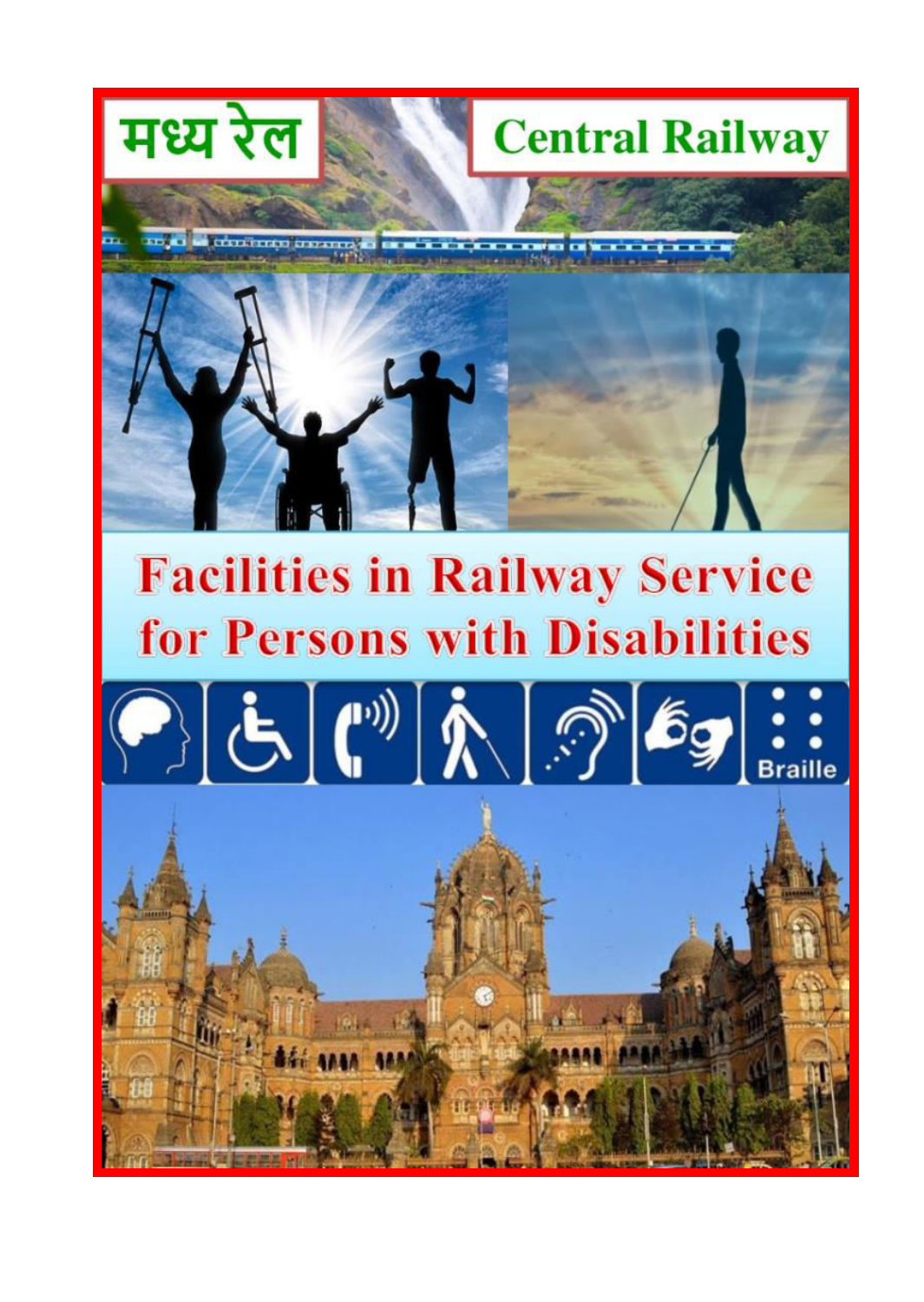#### Disability does not keep me back



**International Day of Persons with Disabilities** 

3rd December 2019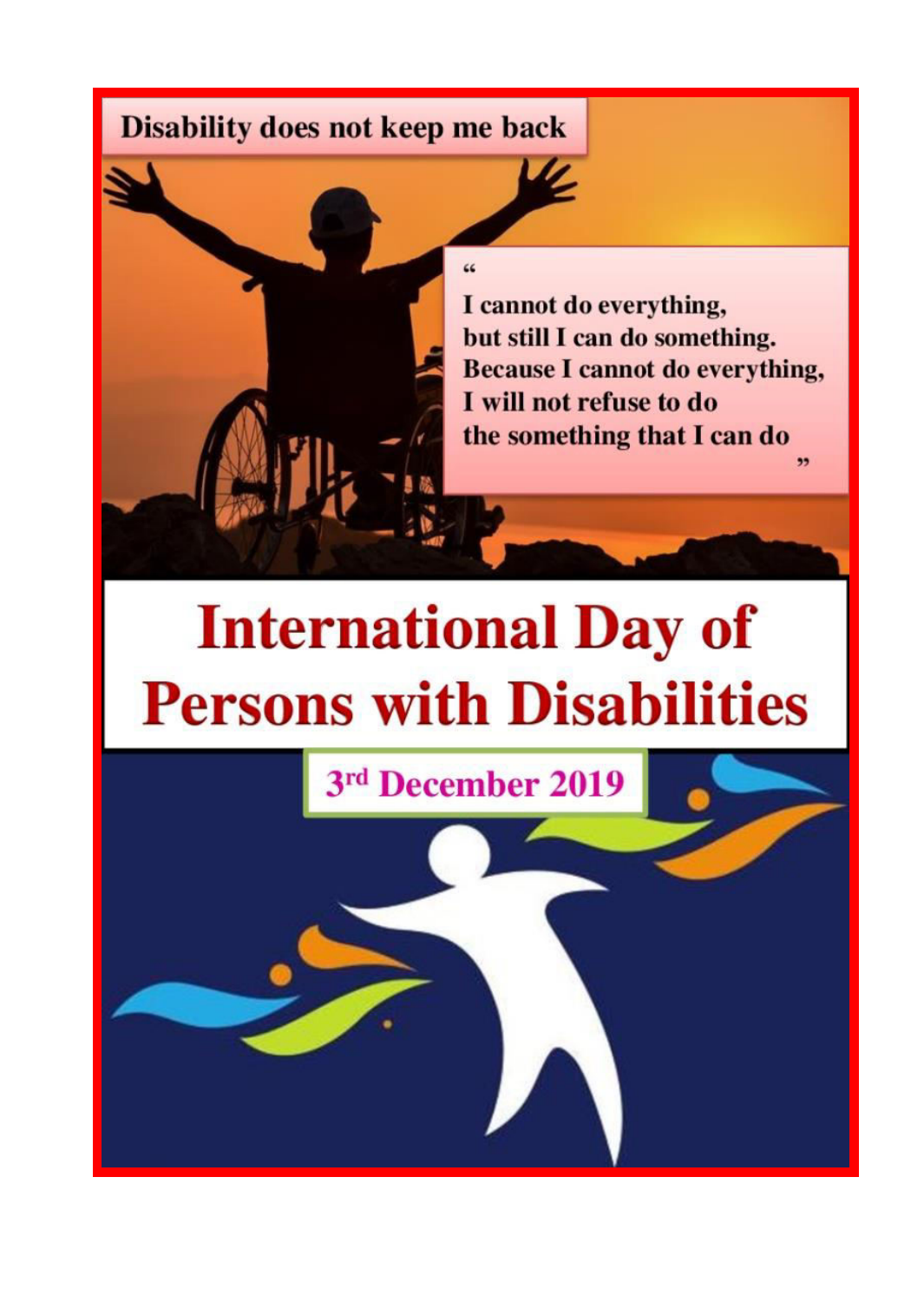



#### **Message**

Central Railway is committed to provide prescribed facilities for Persons with Disabilities in Railway Service.

It is my pleasure to introduce 'The handbook on Facilities in Railway Service for Persons with Disabilities'. The primary objective of this book is all disabled Railway employees and wards to know about facilities available for them in Railway Service and enjoy those facilities.

I congratulate the Personnel department for introducing the first handbook for disabled Railway employees and wards and for paving the way for Sugamya Bharat Abhiyan. I welcome all to share and disseminate the information in this book as much as possible.

## **(Sanjeev Mittal)**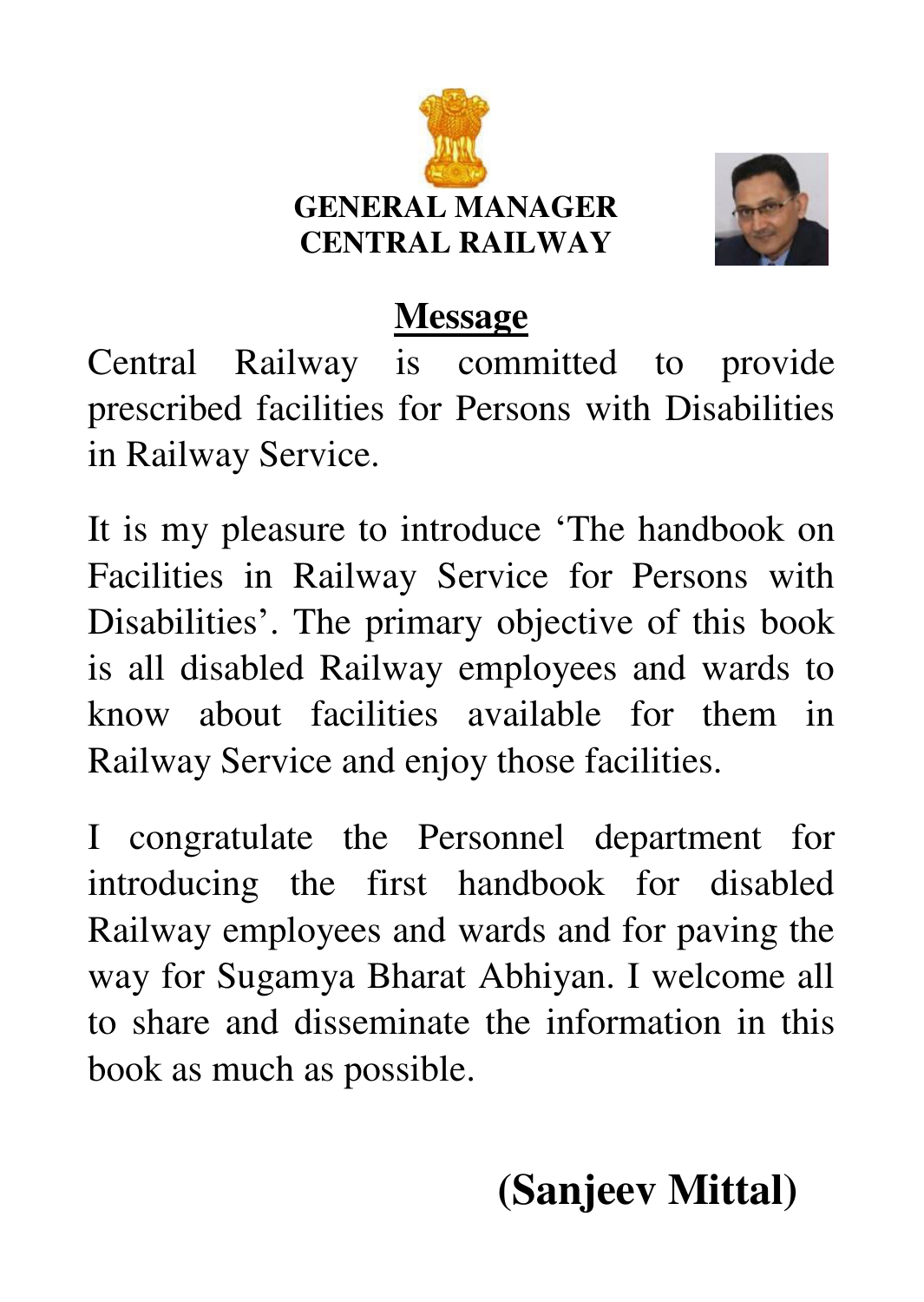

#### **PRINCIPAL CHIEF PERSONNEL OFFICER CENTRAL RAILWAY**

#### **Message**

In Railway service facilities in recruitment, promotion, pass, leave, allowance, etc. are being provided for Persons with Disabilities.

'The handbook on Facilities in Railway Service for Persons with Disabilities' is designed to highlights available facilities for disabled Railway employees and wards in Railway service. In addition, highlights are given on other facilities available in Railways and statutory bodies functioning for them.

I believe that this book can be used by all disabled Railway employees and wards, their families and other Railway officials. I appreciate the efforts of Central Staff Benefit Fund committee for releasing first kind of this book.

## **(Dr. A K Sinha)**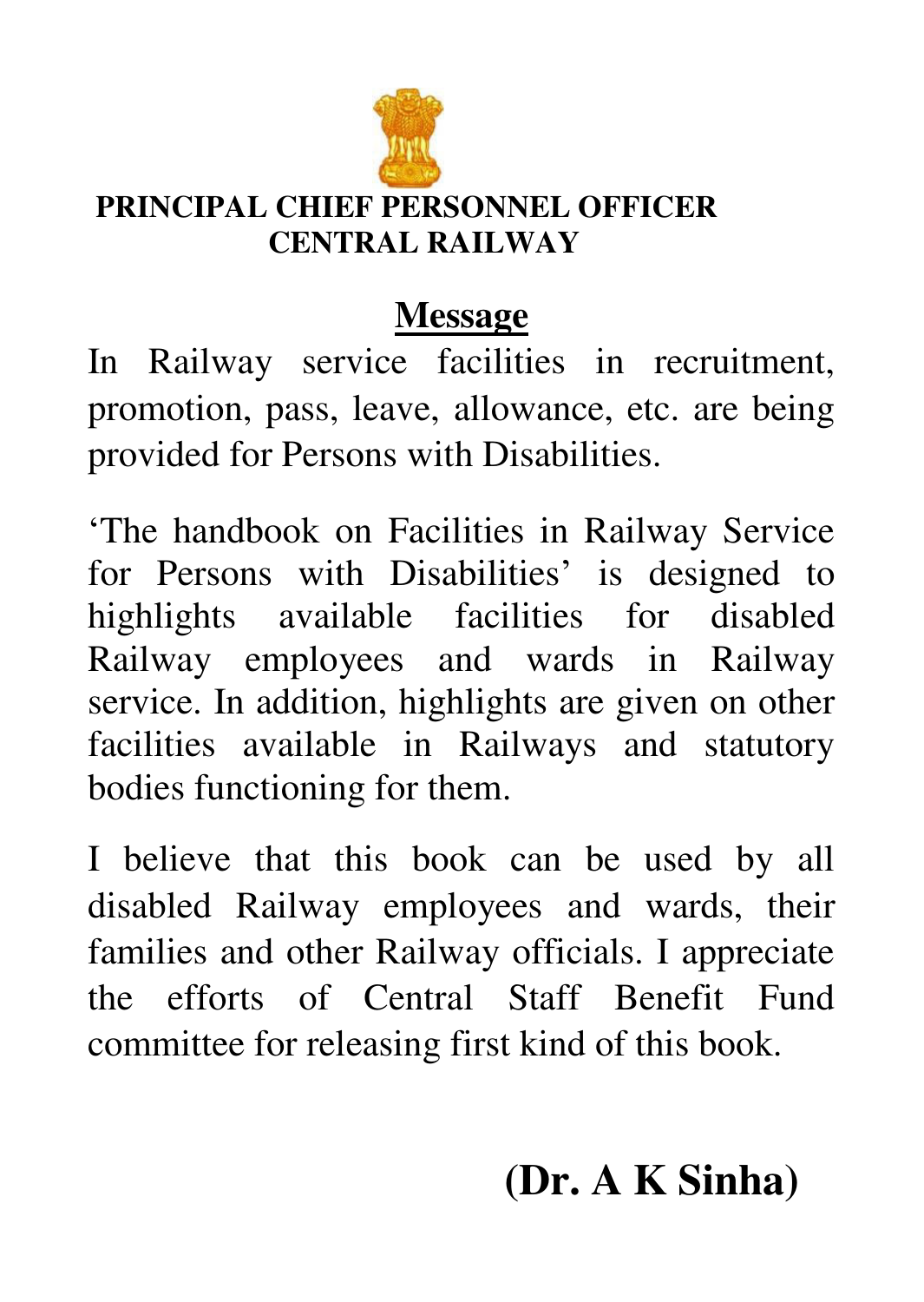#### **Quota in direct recruitment:**



4% (Four percent) of the total number of vacancies to be filled by direct recruitment from open market, in the cadre strength of Non-Gazetted staff shall be reserved for persons with benchmark disabilities. (RBE No. 23/2018)

| $\%$  | <b>Benchmark Disabilities</b>                |  |  |
|-------|----------------------------------------------|--|--|
| $1\%$ | a) Blindness and low vision                  |  |  |
| $1\%$ | b) Deaf and hard of hearing                  |  |  |
| $1\%$ | c) Locomotor disability including cerebral   |  |  |
|       | palsy, leprosy cured, dwarfism, acid         |  |  |
|       | attack victims and muscular dystrophy        |  |  |
| $1\%$ | d) Autism, intellectual disability, specific |  |  |
|       | learning disability and mental illness;      |  |  |
|       | e) Multiple disabilities from amongst        |  |  |
|       | persons under clauses (a) to (d)             |  |  |
|       | including deaf-blindness in the posts        |  |  |
|       | identified for each disabilities             |  |  |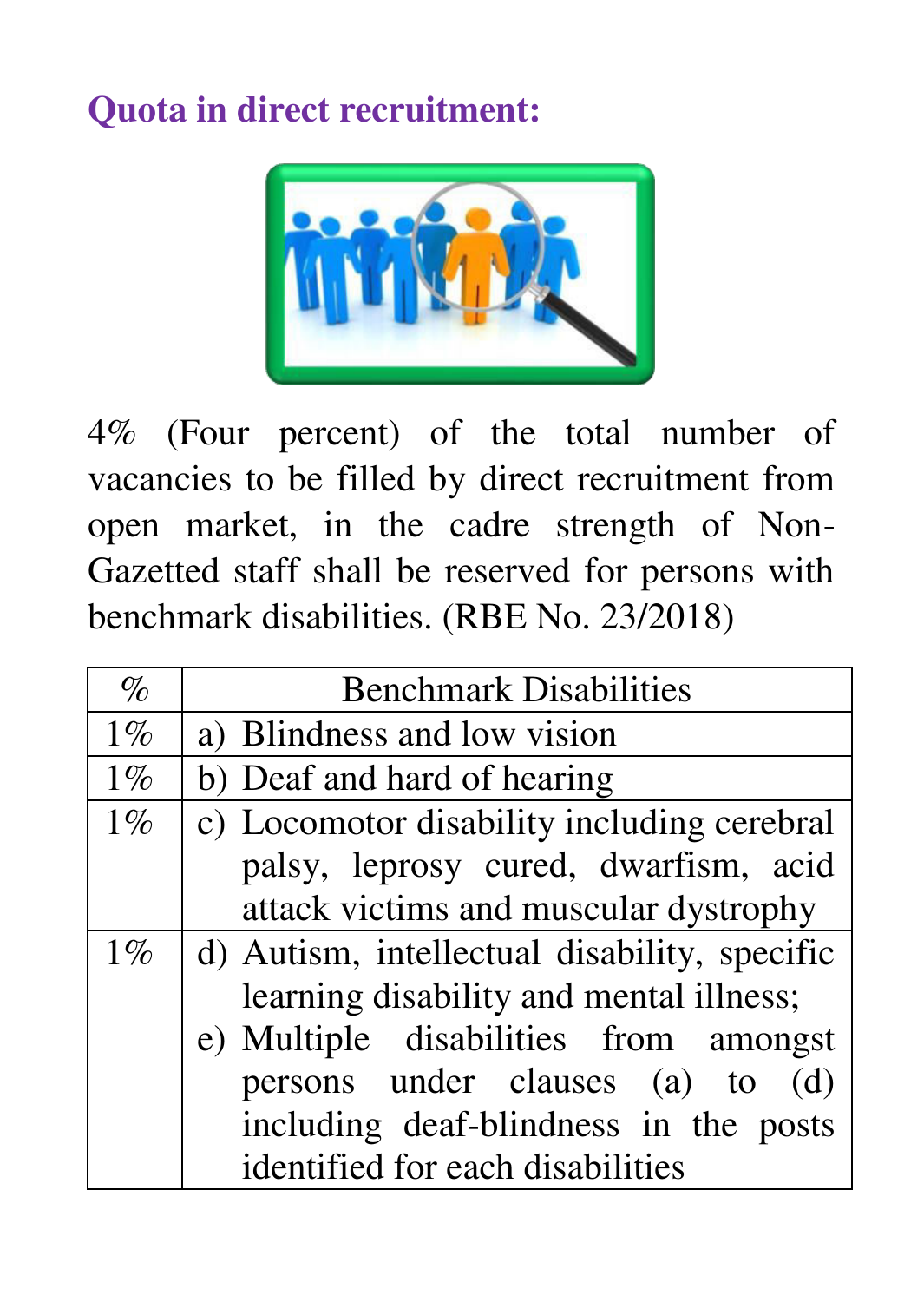Note: Definition of the above specified disabilities is as per 'The Rights of Persons with Disabilities Act, 2016'.

#### **Relaxation in upper age limit for recruitment:**

| Persons                         | With     | Disabilities   10 Years |  |
|---------------------------------|----------|-------------------------|--|
| (PWD) UR                        |          |                         |  |
| <b>PWD OBC-Non Creamy Layer</b> | 13 Years |                         |  |
| <b>PWD SC/ST</b>                | 15 Years |                         |  |

 (Board's letter No. E(NG) II/2006/LG-5/4 dated 22.8.2006 and Master Circular No. 13)

#### **Fee concession:**

Concession is available from payment of prescribed examination fee at the time of recruitment.

#### **Relaxation in minimum qualifying marks:**

Relaxation of up to 2% marks in the minimum qualifying marks prescribed for the community is allowed at the time of direct recruitment, in case of shortage of PWD candidates against vacancies reserved for them.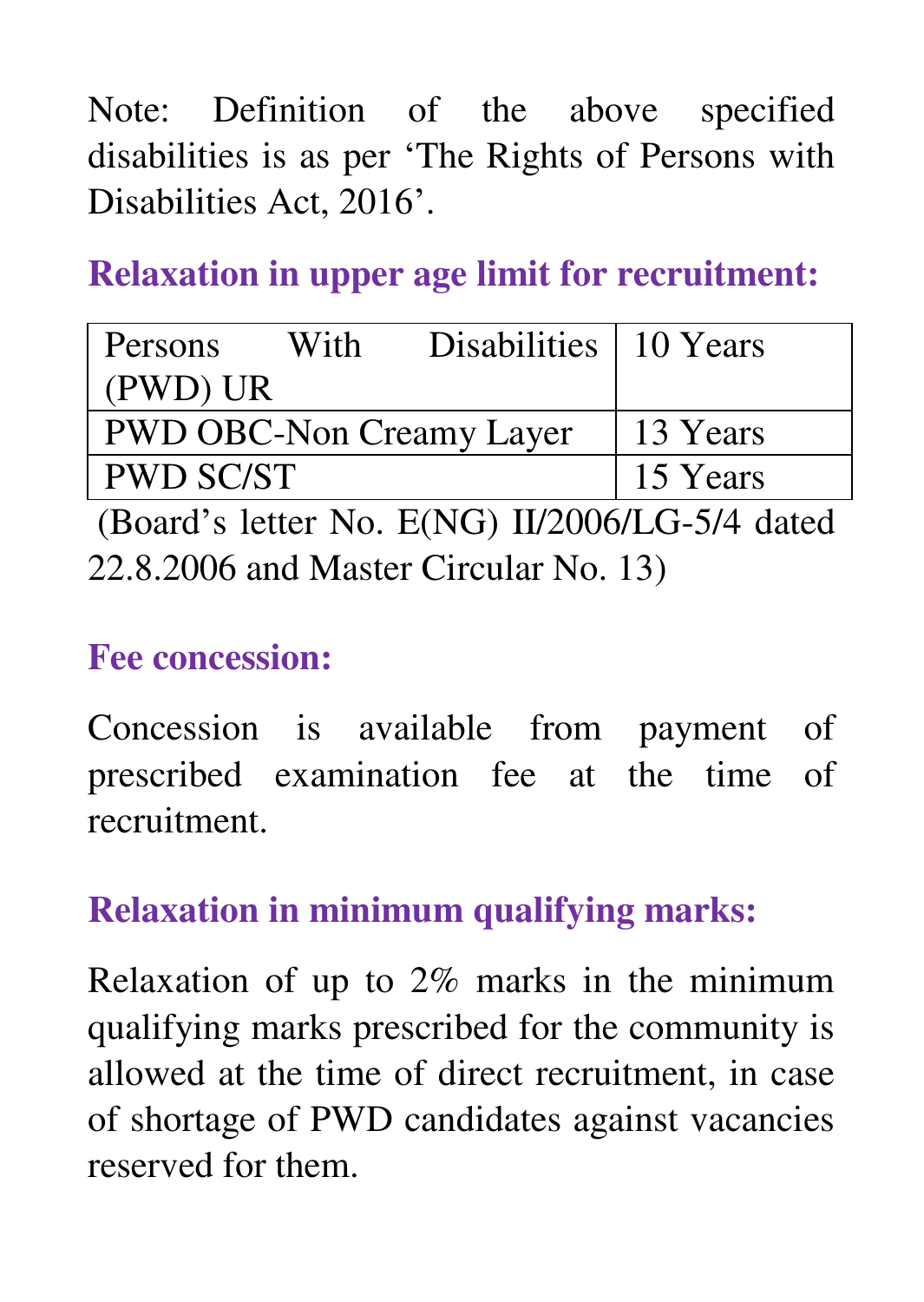#### **Facility of a Scribe:**

Scribe facility is applicable to eligible PWD candidates only. Change of scribe at the exam venue is generally not permitted. However, under exceptional circumstances the change may be allowed duly recording reasons and filling the relevant details including photograph of the scribe.

#### **Exemption from typing test:**

PWDs who are otherwise qualified to hold clerical posts and who are certified as being unable to type by the Medical Board attached to Special Employment Exchanges for them (or by the Civil Surgeon where there is no Medical Board) may be exempted from passing the typing test.

#### **Medical memo:**

Medical memo may be given indicating that he/she is recruited against the Handicapped Quota and appointment recommended to the post is identified suitable to be held by PwD of the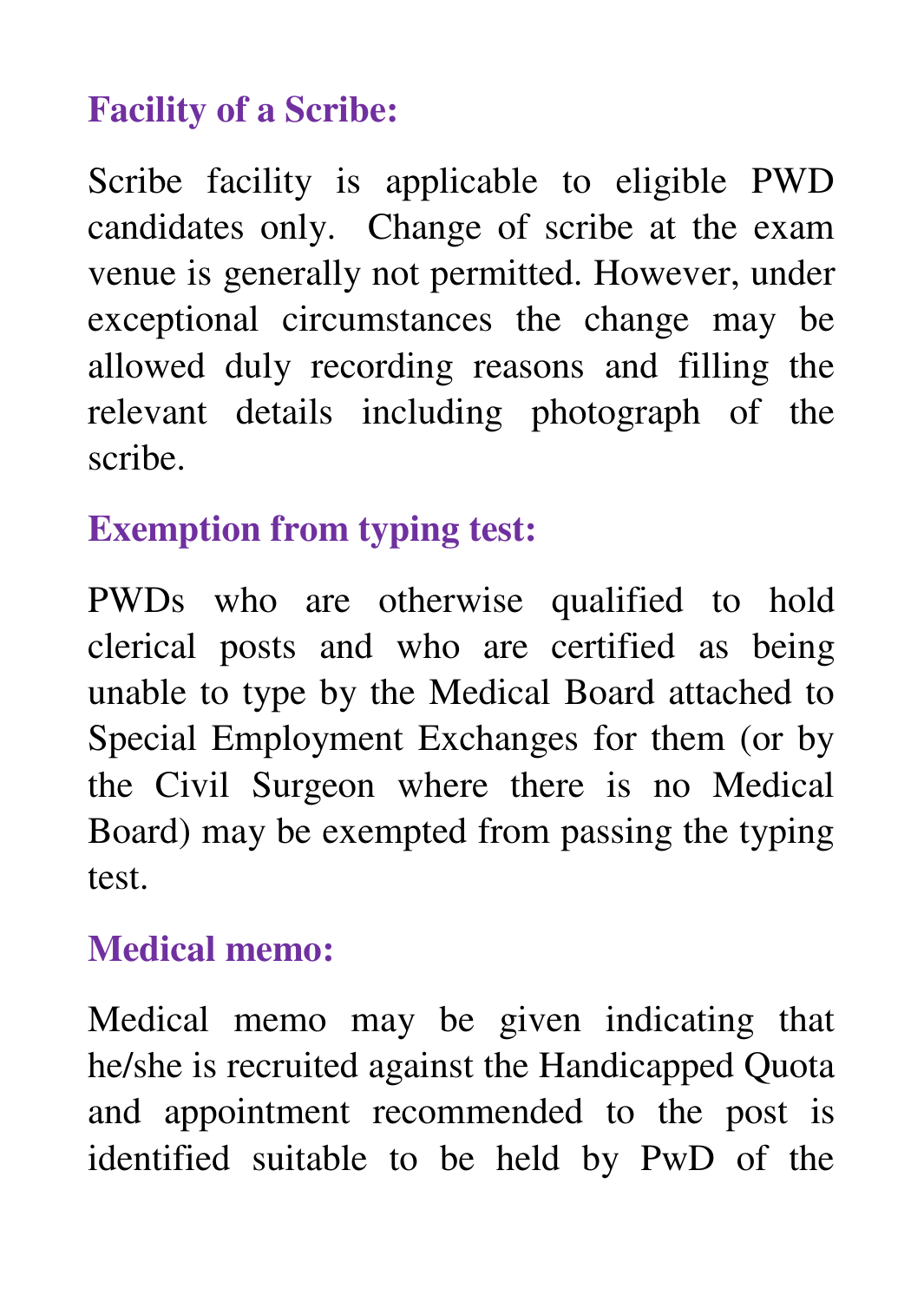relevant category, to enable the Medical Officer to keep this in view at the time of medical examination of physically handicapped candidate. (Board's letter No. E(NG) II/2006/LG-5/4 dated 22.8.2006)

**Posting/Transfer of PwDs:** 



Physically handicapped person who has been recruited to Non-Gazetted posts may be given posting, as far as possible, subject to administrative constraints, near their native places within the region.

Requests from physically handicapped employees for request transfer to or near their native places may also be given preference.

Persons with disabilities may be exempted from the rotational transfer policy/transfer and be allowed to continue in the same job, where they would have achieved the desired performance.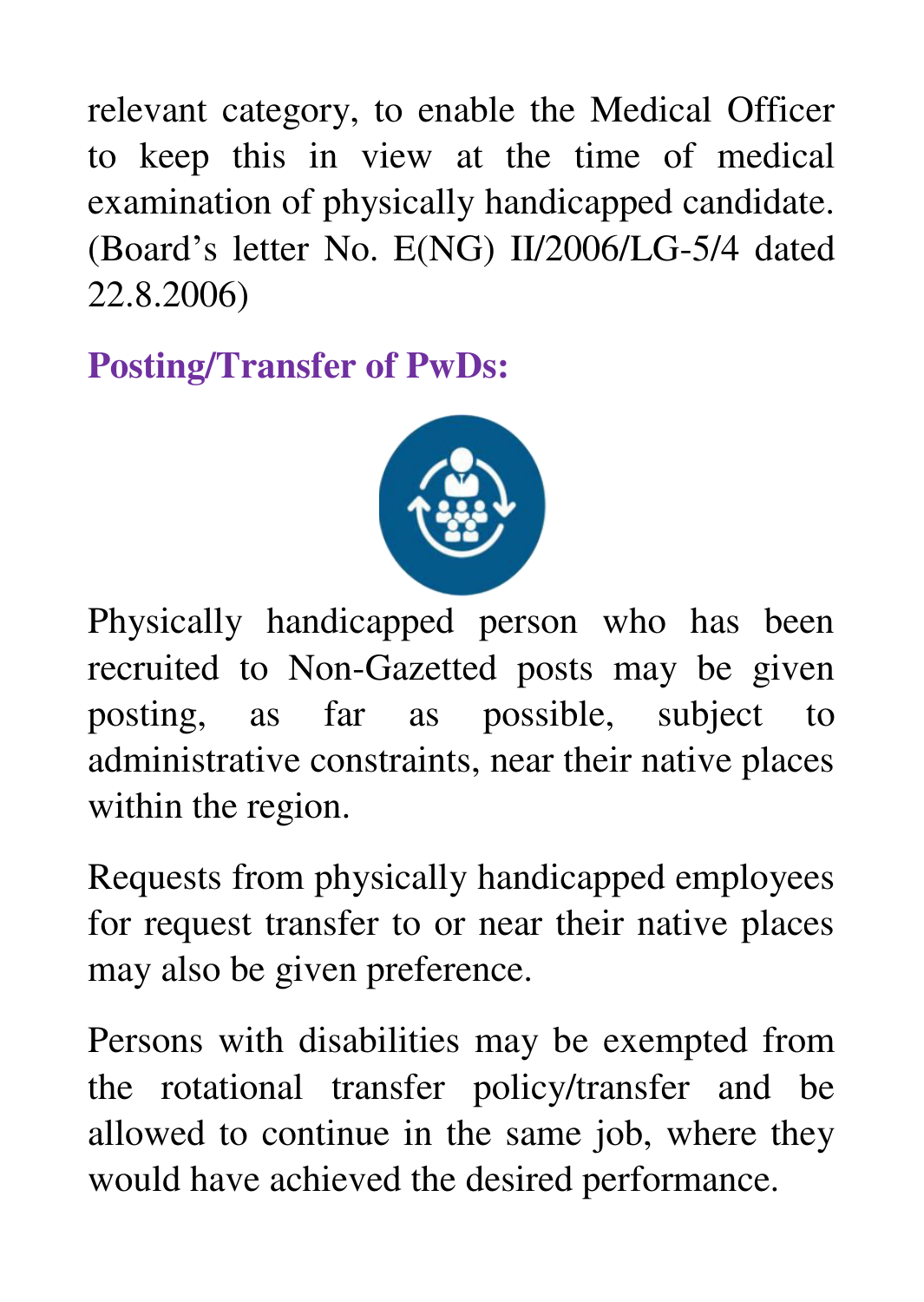Preference in place of posting at the time of promotion may be given to the persons with disability subject to the administrative constraints. (RBE No. 23/1992 and Board's letter dated 11/8/2015)

#### **Posting of staff who have children with hearing impairment or multiple disabilities:**

Such disabled children may have opportunities of learning in one single language, as these children cannot cope up with learning their subjects in more than one language, as a result of transfer of their parents from one State to another.

Considering that facilities for medical care and education of children with hearing impairment or multiple disability may not be available at all Stations, such requests from the parents of a child suffering from hearing impairment or multiple disability, may as far as possible, be considered sympathetically. Where, however, this may not be possible, efforts may be made to accommodate such a Railway servant in the same State to the extent possible. (RBE No. 75/2000)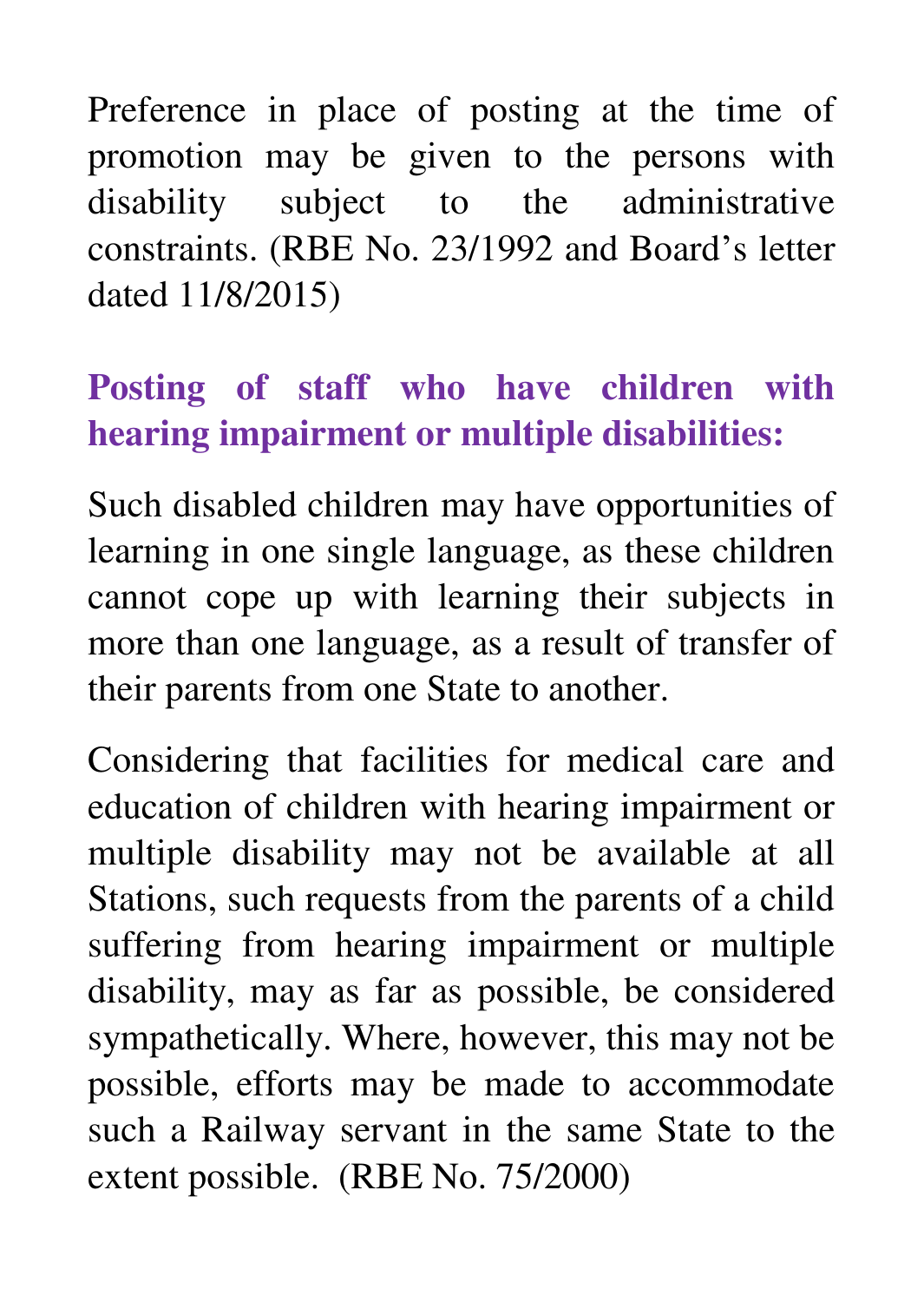#### **Allotment of quarters:**

Requests from the handicapped persons appointed on the Railways under special schemes should also be entertained for registration in the out of turn register on merits of each case, with due regard to the degree of their disability. (Board's letter No. E(G)92 QR 1-20 dated 19/01/1993)

#### **Promotion/Rank:**



- No promotion shall be denied to a person merely on the ground of disability.
- No Government establishment shall dispense with or reduce in rank, an employee who acquires a disability during his or her service.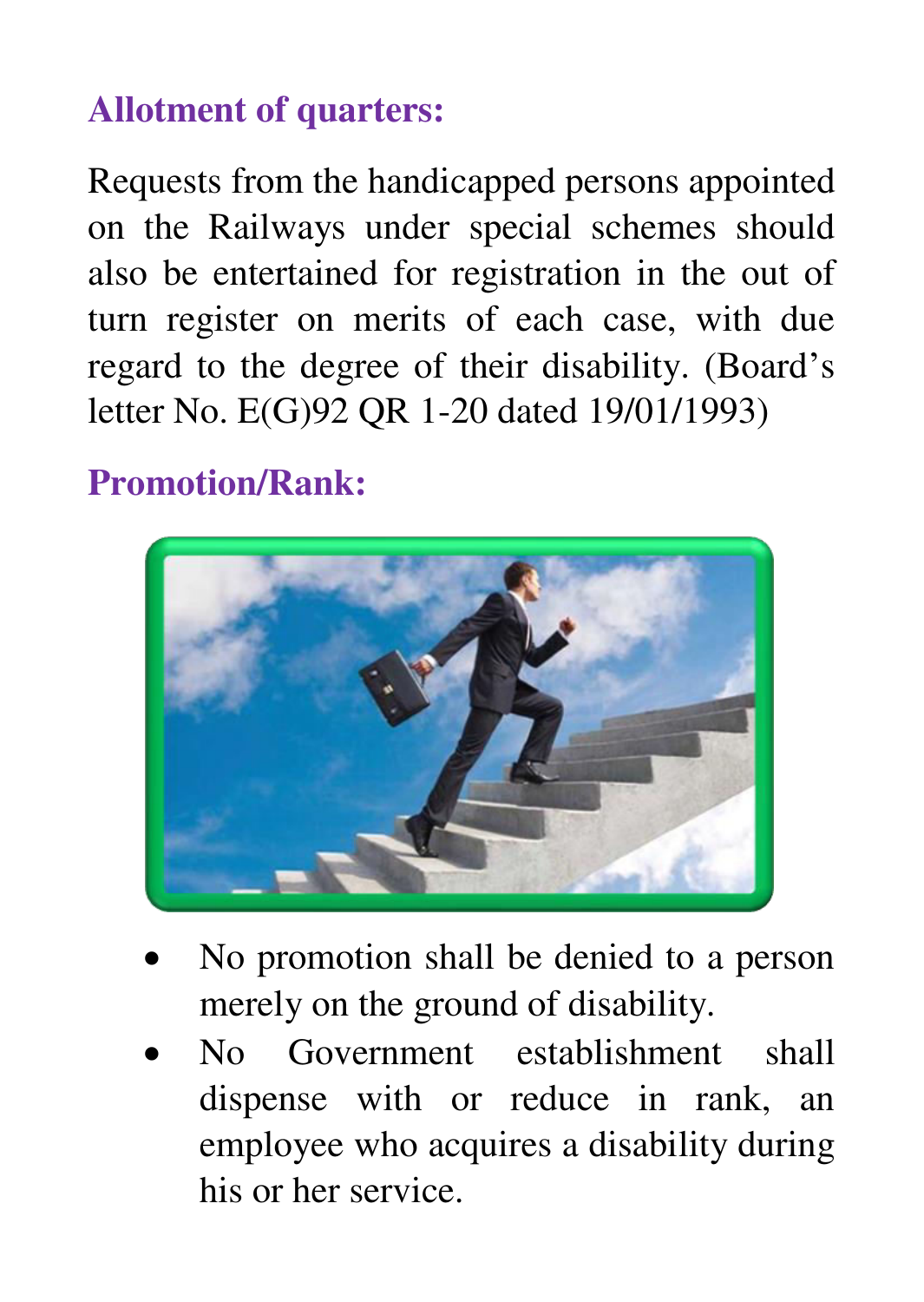- $\triangleright$  Provided that, if an employee after acquiring disability is not suitable for the post he was holding, shall be shifted to some other post with the same pay scale and service benefits.
- $\triangleright$  Provided further that if it is not possible to adjust the employee against any post, he may be kept on a supernumerary post until a suitable post is available or he attains the age of superannuation, whichever is earlier. (Rights of Persons with Disabilities Act, 2016)

#### **Transport Allowance at double the normal rates:**

Physically disabled employees as mentioned in Railway Board's letter No. F(E)I-78/AL-7/5 dated 23.10.1978 and subsequent orders in respect of the categories viz. visually impaired, orthopedically handicapped, deaf and dumb/hearing impaired, spinal deformity, shall continue to be paid Transport Allowance at double the normal rates, subject to fulfilment of the stipulated conditions, which shall, in no case, be less than Rs.2250/- p.m. plus applicable rates of Dearness Allowance. (RBE No. 80/2017)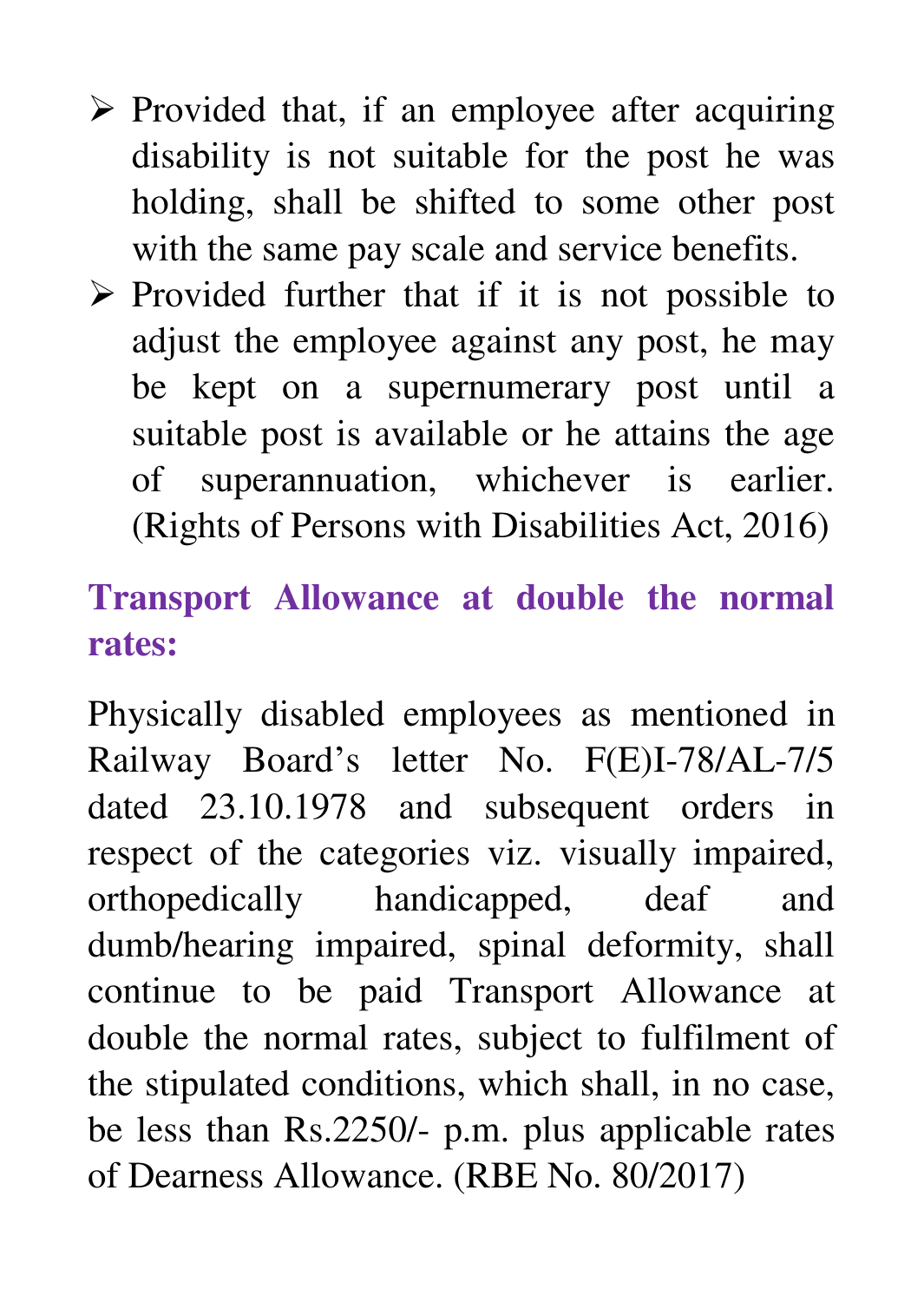**Grant of Children Education Allowance at higher Rates:**



The reimbursement of Children Education Allowance for Divyaang children of government employees shall be payable at double the normal rates of CEA prescribed above in clause (b) i.e. Rs. 4500/- per month (fixed). The upper age limit for Divyaang children set at 22 years. Applicable only for the two eldest surviving children with the exception that in case the second child birth results in twins/ multiple birth.

The above rates/ceiling would be automatically raised by 25% every time the Dearness Allowance on the revised pay structure goes up by 50%.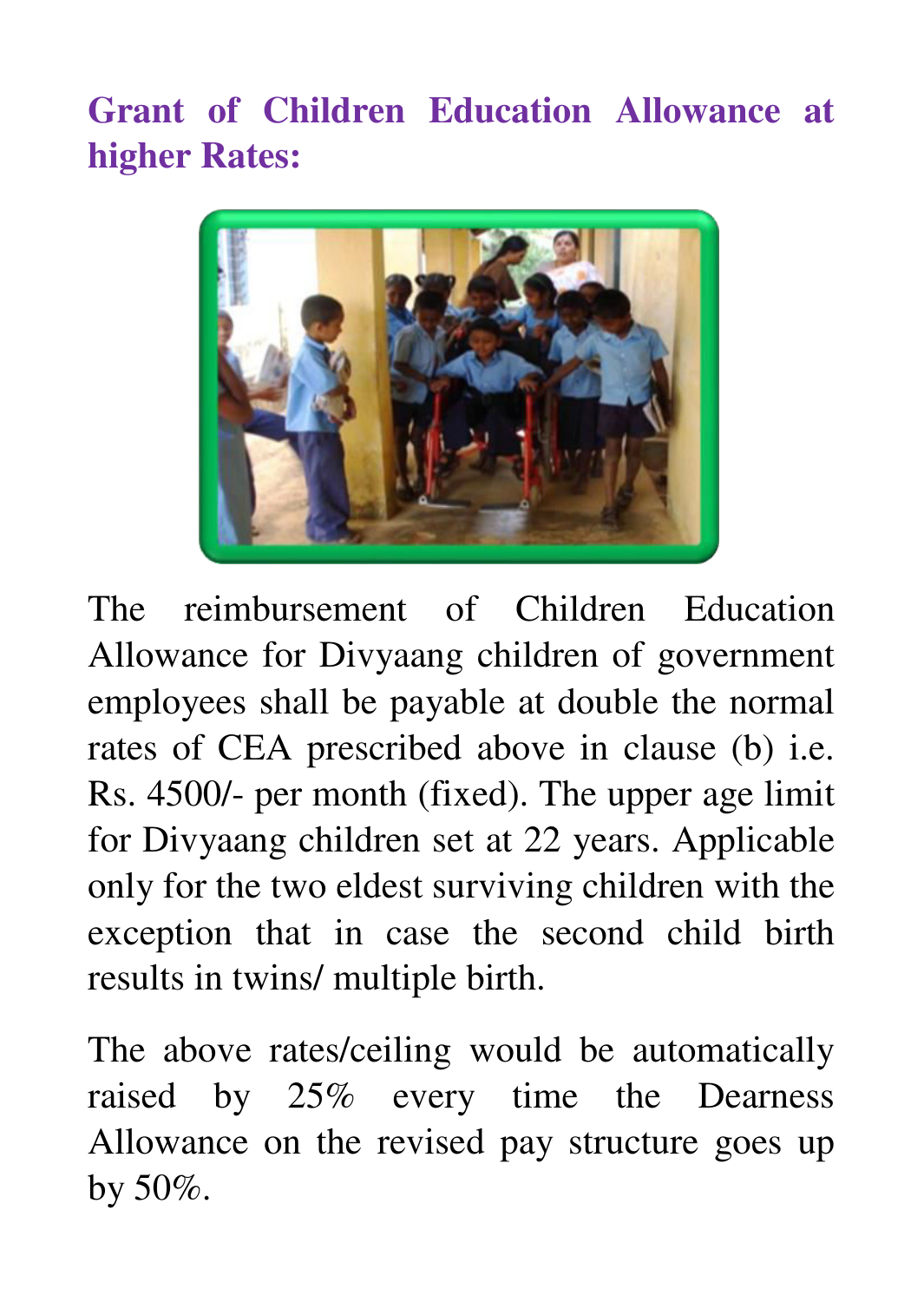In case of a Divyaang child studying in an institution i.e. aided or approved by the Central/State Govt. or UT Administration or whose fees are approved by any of these authorities, the Children Education Allowance paid by the Govt. servant shall be reimbursed irrespective of whether the institution is 'recognized' or not. (RBE No. 114/2018)

### **Special Allowance for child care for women with disabilities:**

Benefits to women employees with disabilities especially when they have young children and children with disability, given as under:-

(a) Women with disabilities shall be paid Rs. 3000/- per month as Special Allowance for Child care. The allowance shall be payable from the time of the child's birth till the child is two year old.

(b) It shall be payable for a maximum of two eldest surviving children.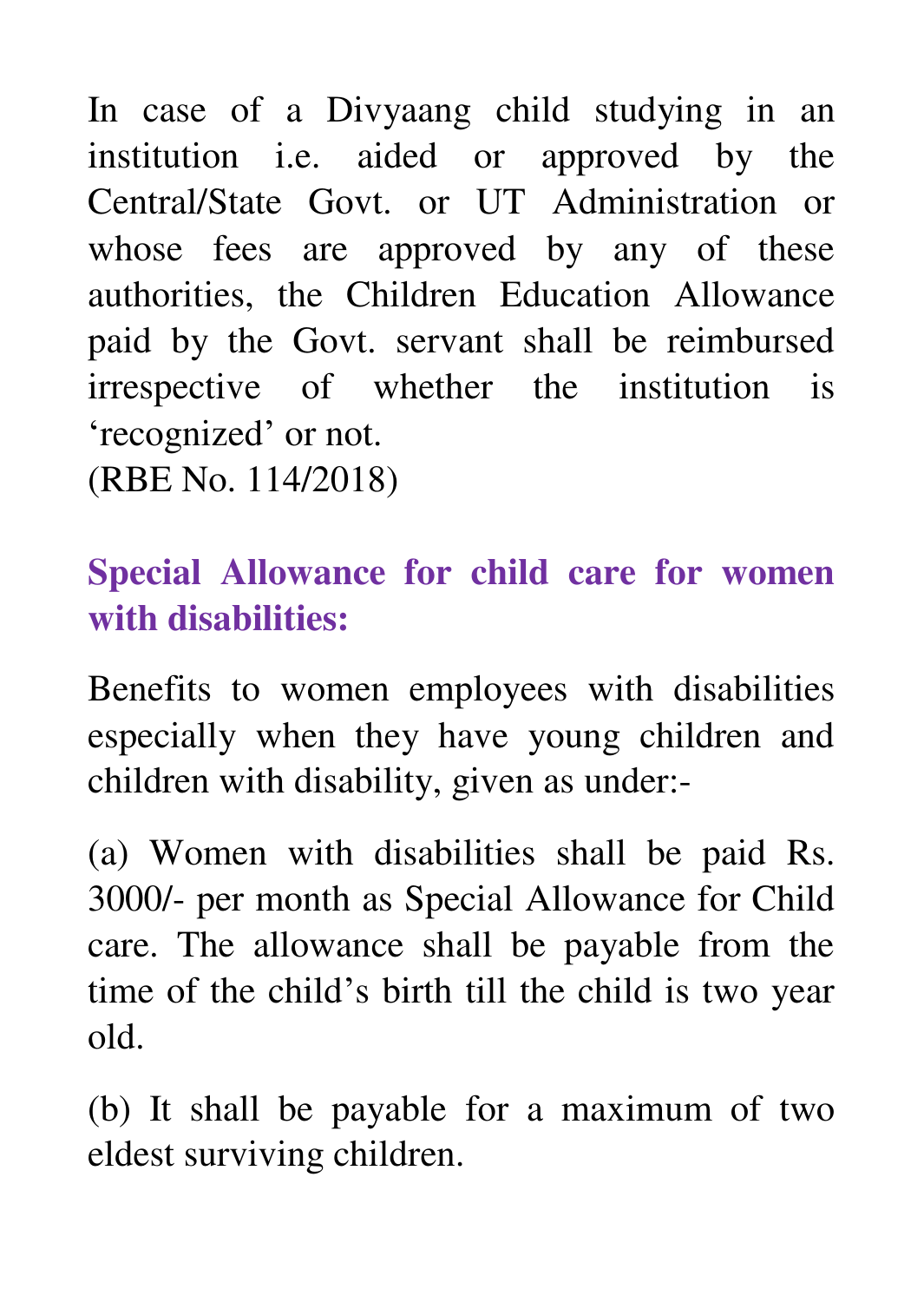(c) Disability means a person having a minimum Disability of 40% as elaborated in Ministry of Welfare's Notification No.16-18/97-NI.I dated 1.6.2001 and amended from time to time.

(d) The above limit would be automatically raised by 25% every time the Dearness Allowance on the revised pay structure goes up by 50%. (RBE No. 190/2017)

#### **Special Casual leave:**

4(Four) days can be granted in a calendar year to Railway employees with disabilities for specific requirements relating to the disability of the official. (RBE No. 201/2008)

### **Special disability leave for injury intentionally inflicted:**

(1) The authority competent to grant leave may grant special disability leave to a railway servant who is disabled by injury intentionally inflicted or caused in or in consequence of due performance of his official duty or in consequence of his official position.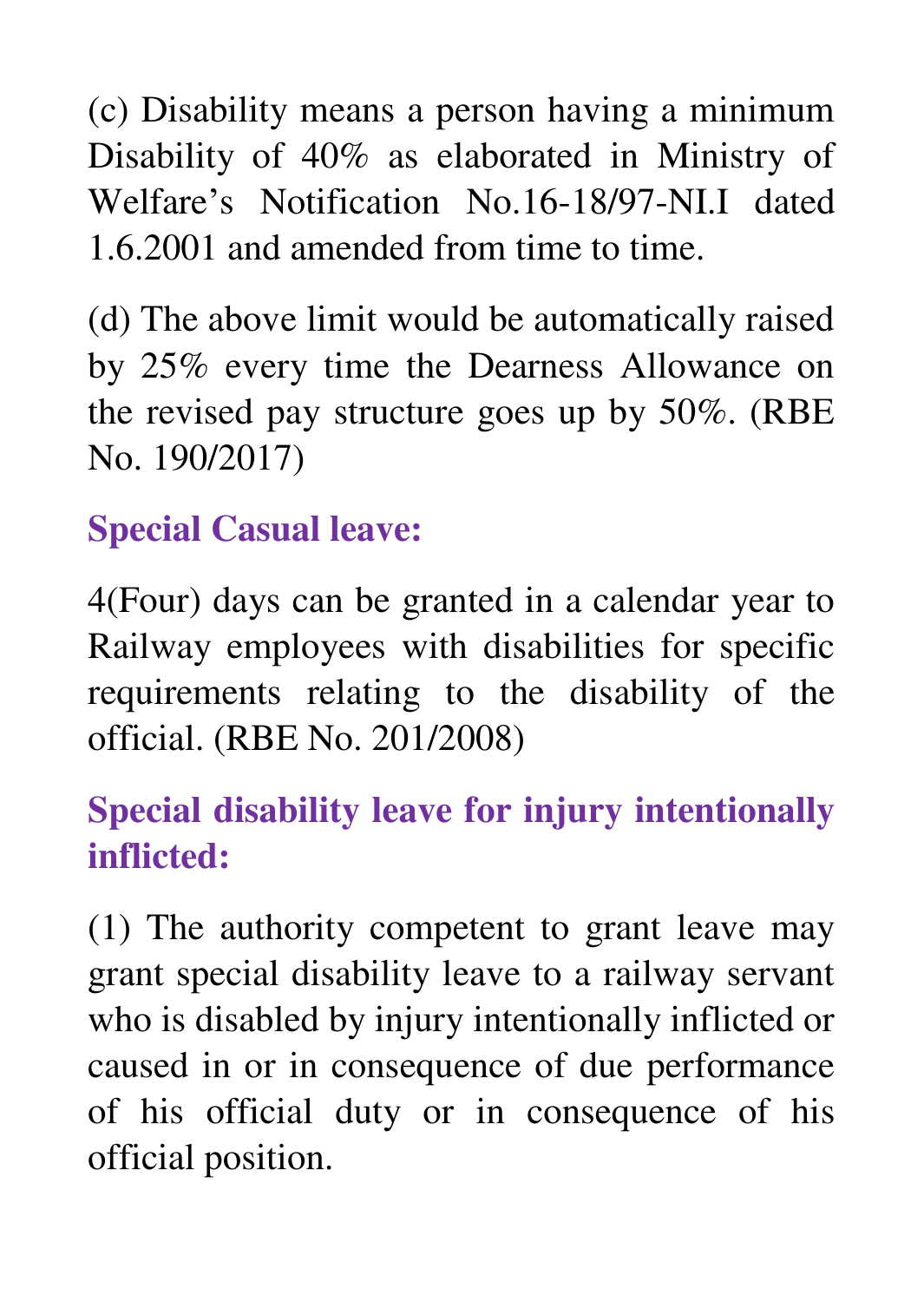(2) Such leave shall not be granted unless the disability manifested itself within three months of the occurrence to which it is attributed, and the person disabled acted with due promptitude in bringing it to notice. Provided that the authority competent to grant leave, if it is satisfied as to the cause of the disability, may permit leave to be granted in cases where the disability manifested itself more than three months after the occurrence of its cause.

(3) The period of leave granted shall be such as is certified by the Authorised Medical Attendant of the Railway servant concerned to be necessary. It shall not be extended except on the certificate of that authority and shall in no case exceed 24 months.

(4) Such leave may be combined with leave of any other kind.

(5) Such leave may be granted more than once if the disability is aggravated or reproduced in similar circumstances at a later date, but not more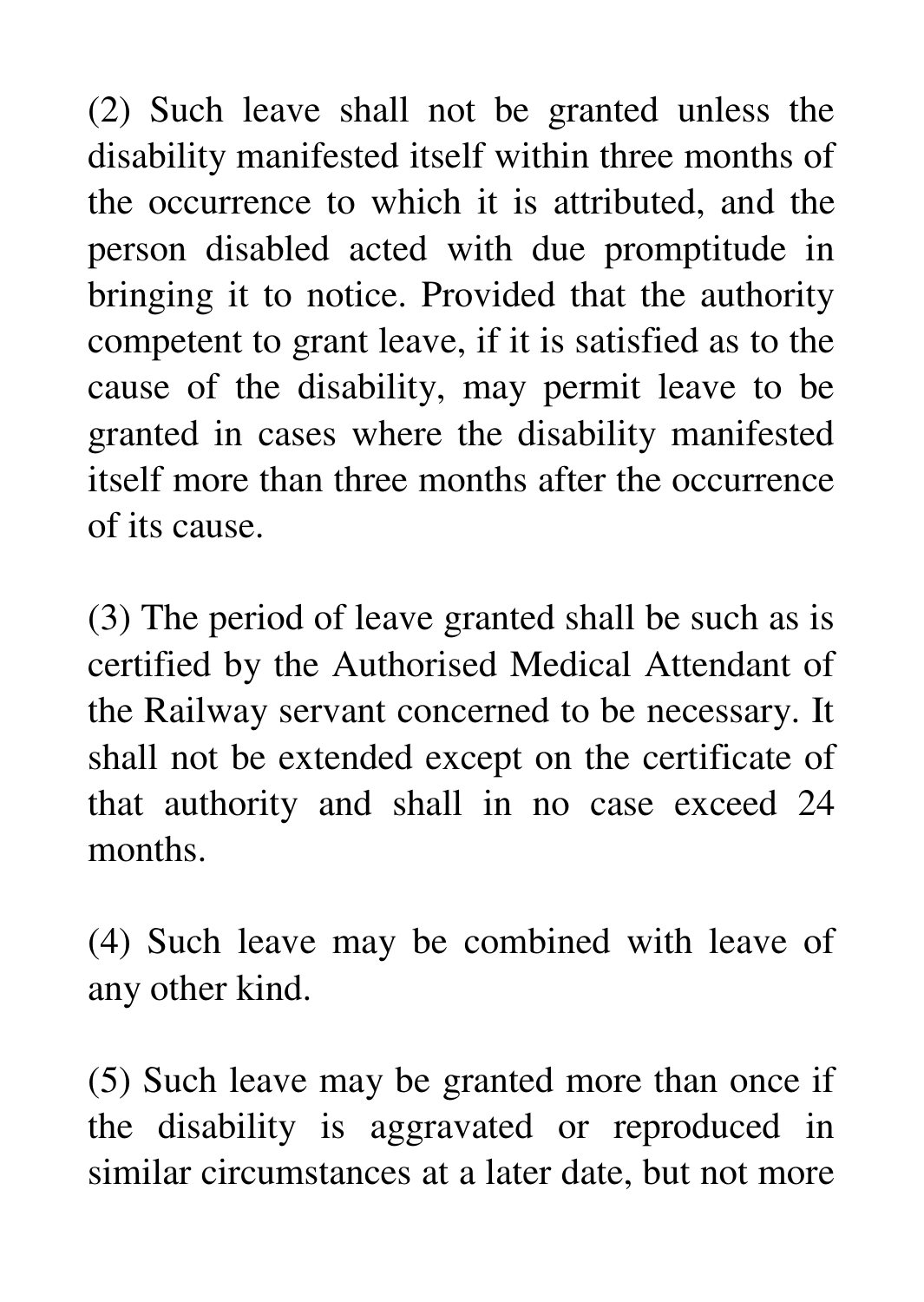than 24 months of such leave shall be granted in consequence of any one disability.

(6) Special disability leave shall be counted as duty in calculating service for pension and shall not except the leave granted under proviso to clause (b) of sub-rule (7) be debited against the leave account.

(7) Leave salary during such leave shall--

(a) for the first 120 days of any period of such leave, including a period of such leave granted under sub-rule (5) be equal to leave salary while on leave on average pay; and

(b) for the remaining period of any such leave, be equal to leave salary during half pay leave:

Provided that a railway servant may, at his option, be allowed leave salary as in sub-rule (a) for period exceeding 120 days and in that even the period of such leave shall be debited to his half pay leave account.

(Rule 552 of IREC)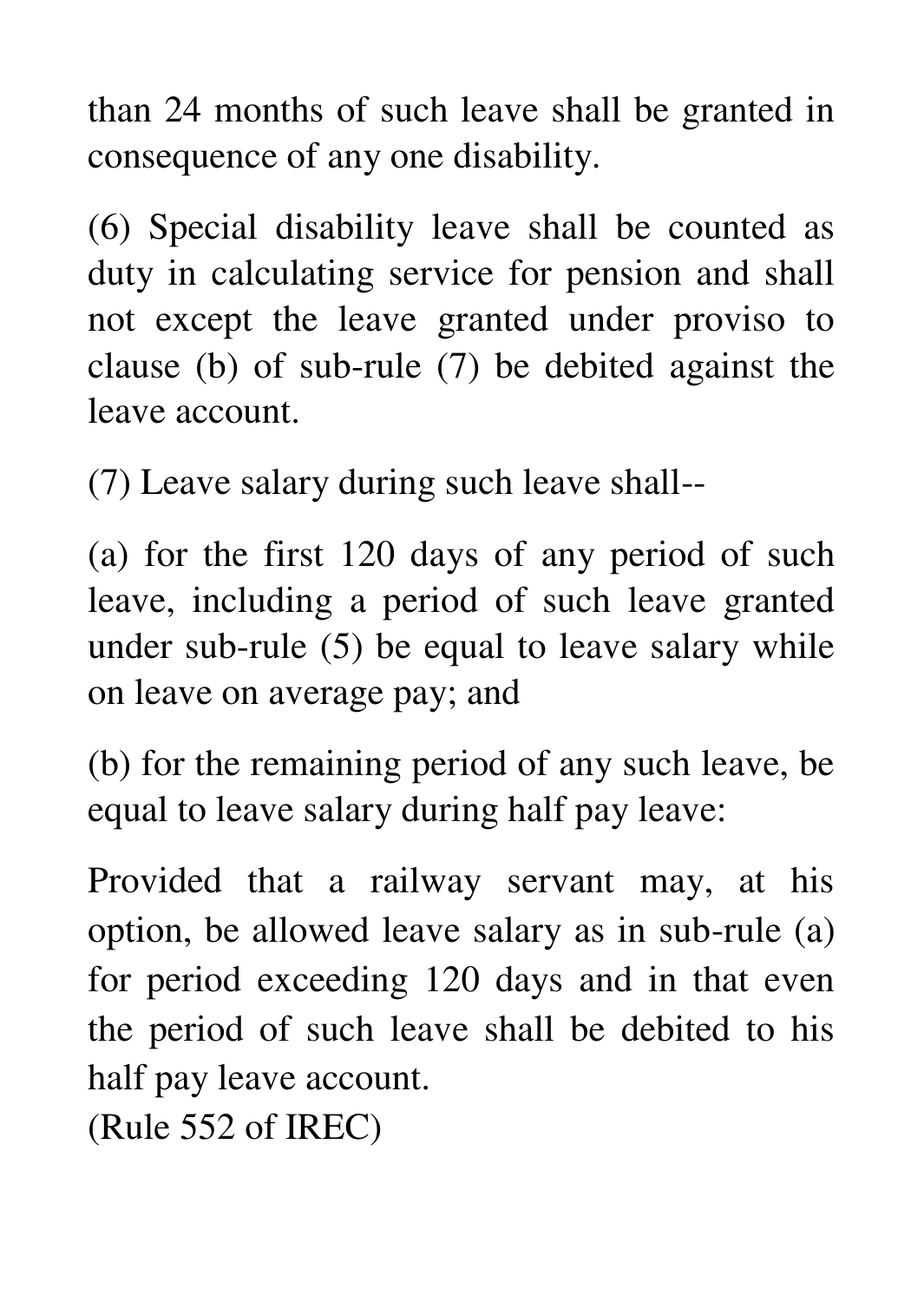#### **Special disability leave for accidental injury:**

(1) The provisions of rule 552 shall apply also to a railway servant, whether permanent or temporary, who is disabled by injury accident incurred in, or in consequence of due performance of his official duties or in consequence of his official position, or by illness incurred in the performance of any particular duty which has the effect of increasing his liability to illness or injury beyond the ordinary risk attaching to the post which he holds.

(2) The grant of special disability leave in such case shall be subject to the further conditions:--

(i) that the disability if due to disease must be certified by the Authorised Medical Attendant of the railway servant concerned to be directly due to the performance of the particular duty;

(ii) that if the Railway servant has contracted such disability during service otherwise than with a military force, it must be in the opinion of the authority competent to sanction leave, exceptional in character; and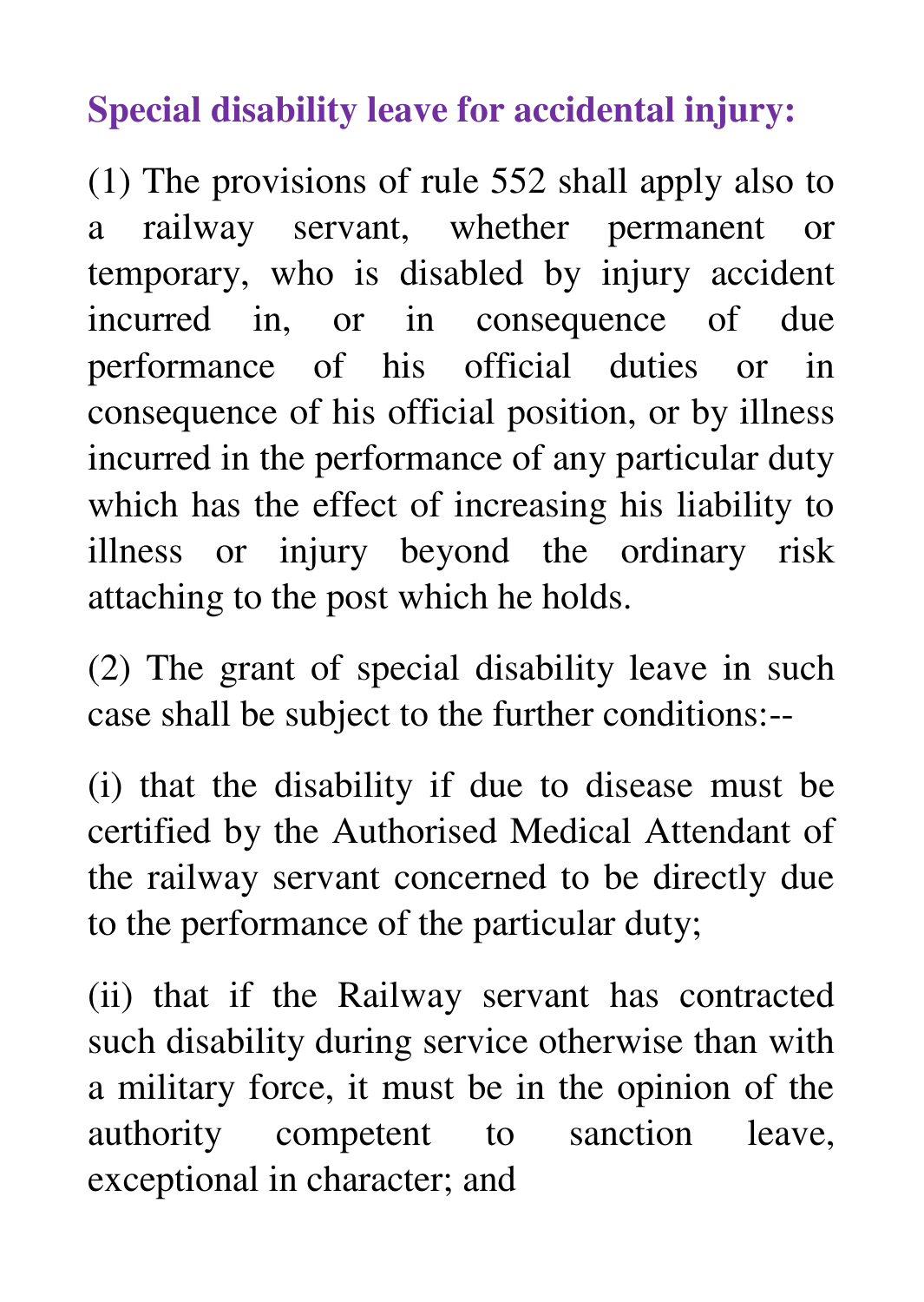(iii) that the period of absence recommended by the Authorised Medical Attendant may be covered in part by leave under this rule and part by any other kind of leave, and that the amount of special disability leave granted on average pay shall not exceed 120 days. (Rule 553 of IREC)

#### **Hospital leave:**

(1) Hospital leave may be granted to No gazetted Railway servants while under medical treatment for illness or injuries if such illness or injury is directly due to risks incurred in the course of official duties.

(2) Hospital leave shall be granted on production of medical certificate from an Authorised Medical Attendant.

(3) (a) Hospital leave may be granted for such period as the authority granting it may consider necessary on leave salary--

(i) equal to leave salary while on leave on average pay for the first 120 days of any period of such leave; and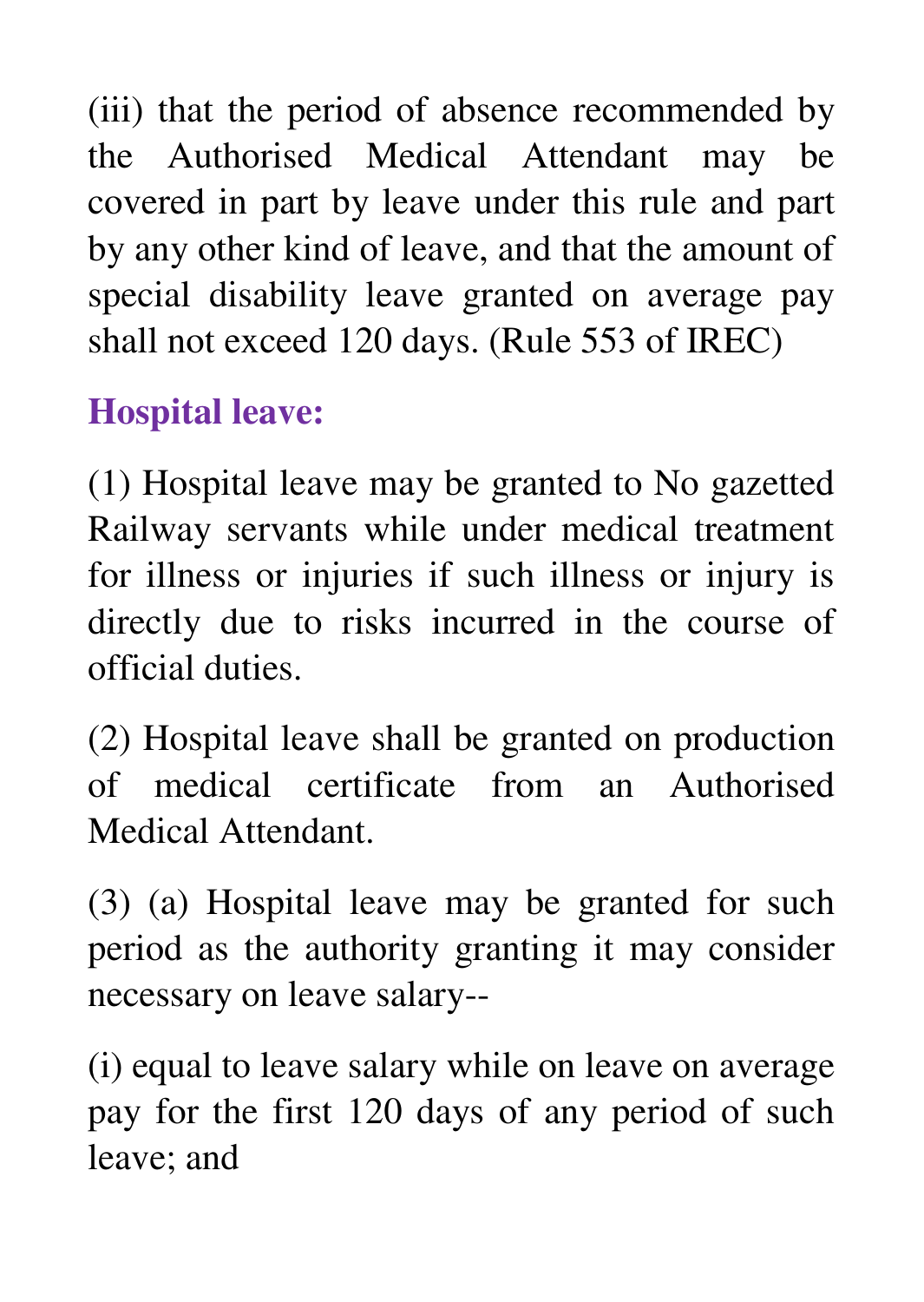(ii) equal to leave salary during half pay leave for the remaining period of any such leave.

(b) The amount of hospital leave which may be granted by the General Managers to railway servants is unlimited.

(4) Hospital leave shall not be debited against the leave account and may be combined with any other kind of leave which may be admissible, provided the total period of leave, after such combination, does not exceed 28 months.

Note.—If the railway servant is one to whom the Employee's Compensation Act applies the amount of leave-salary payable during Hospital Leave shall be reduced by the amount of compensation payable under Act when a disablement regarded at first as temporary, proves to be a permanent disablement and compensation becomes payable under the Employee's Compensation Act, the hospital leave-salary should be restored to the full amount admissible under the above rule. (Rule 554 of IREC)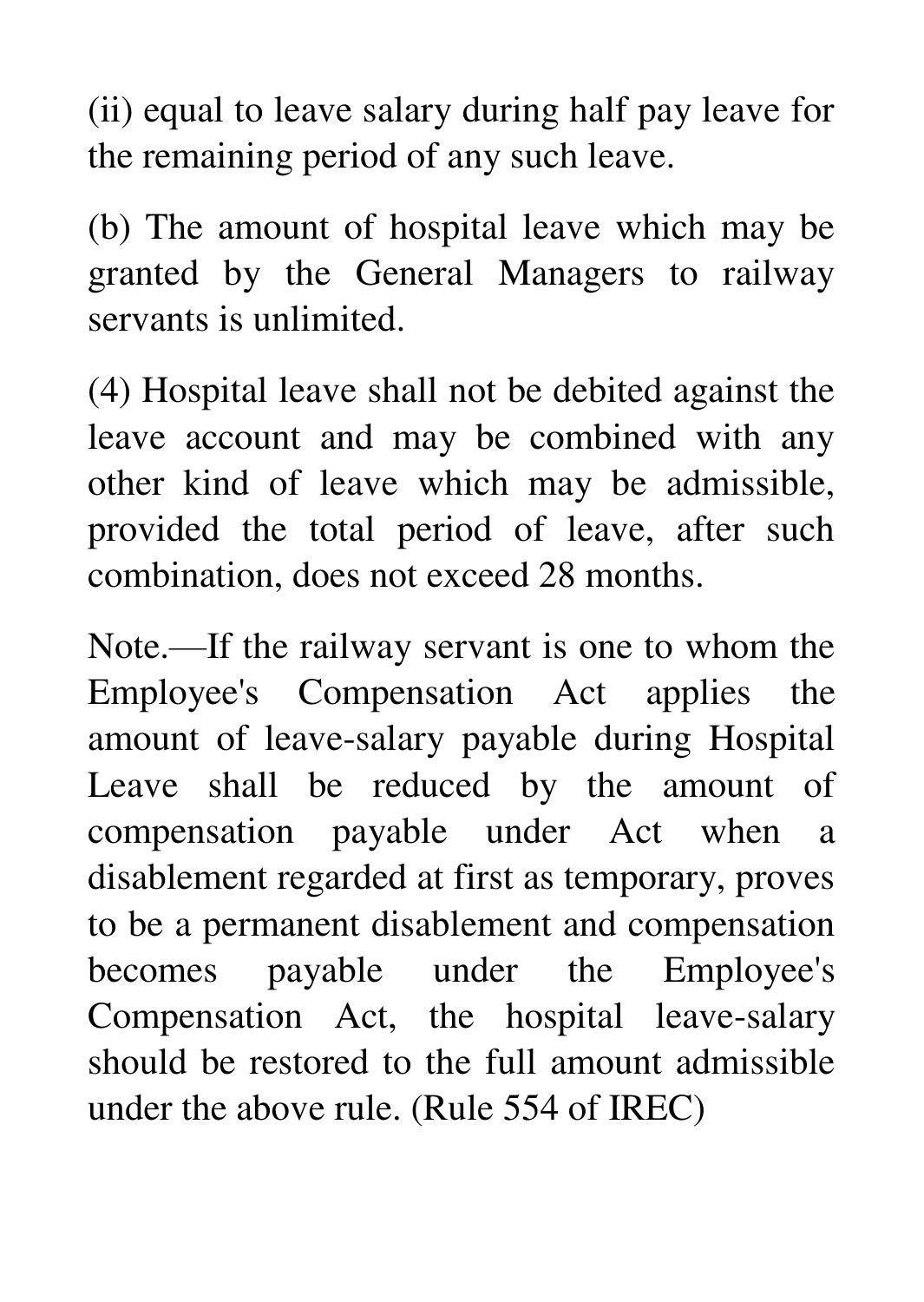**Issue of Residential Card Passes in higher class to physically handicapped Railway employees:** 

First Class Residential Card Passes can be issued to physically handicapped Railway employees, who are presently entitled only to Residential Card Passes in Second Class wherever admissible. The physical disability, as certified by the Railway Medical Authorities, should be one of the following types for eligibility to higher class Residential Card Passes:

i. Railway employees not having one leg or both the legs, either below or above knee and using artificial limbs or other devices for walking;

ii. Railway employees not having one/two hands or when either hand is incapacitated;

iii. Railway employees whose one leg or both legs is/are incapacitated due to paralysis, Polio, etc., and where it is not possible to stand or walk without any support; and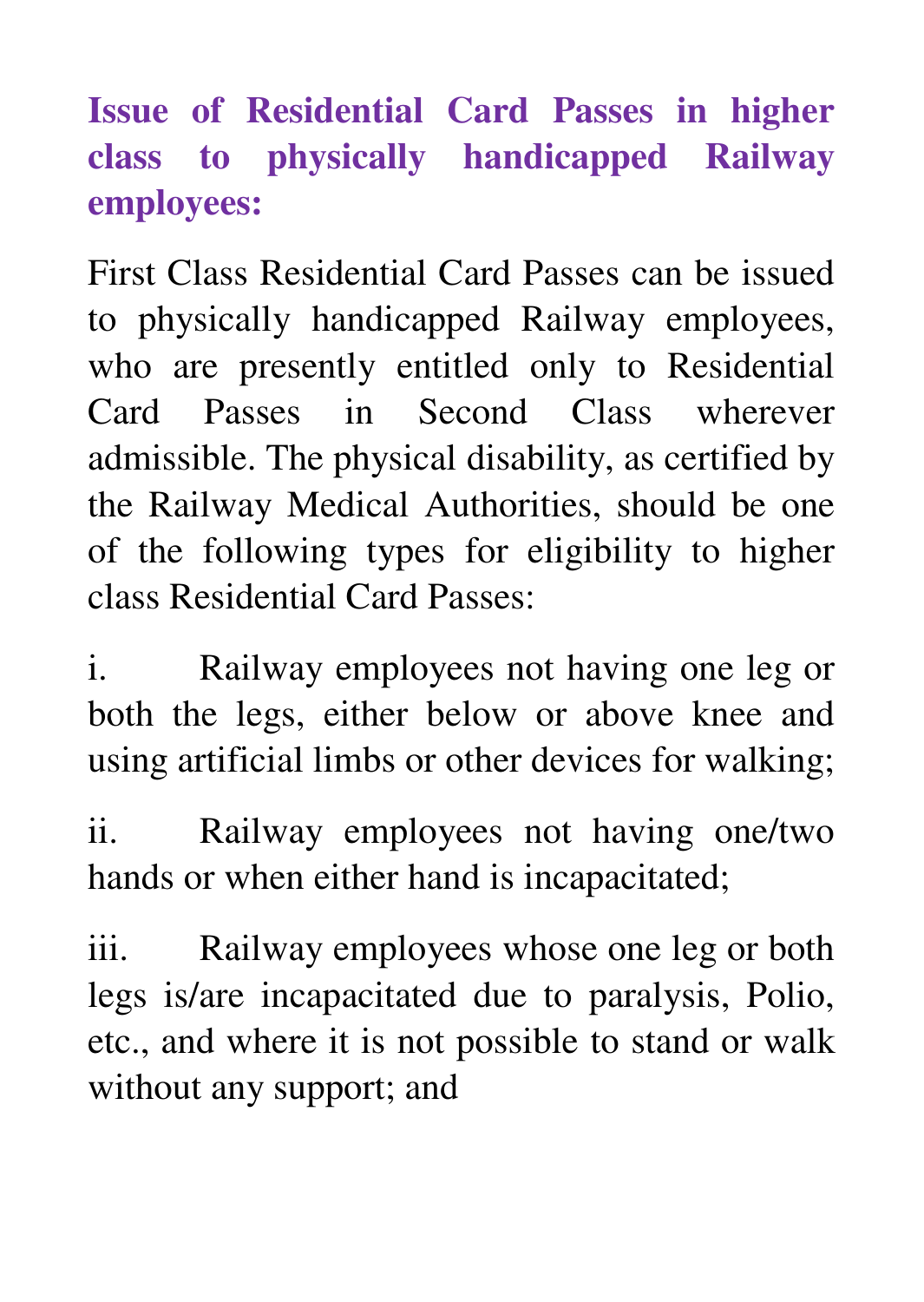iv. Totally blind railway employees provided their total blindness is duly certified by the DMO.

2. The above concessions will continue till such time the employee becomes, eligible for free Residential Card Passes/ Concessional Season Tickets in First Class. (Board's letter No. E(W)88PS5-17/6 dated 2/7/1996)

#### **Medical Pass - Provision for two attendants:**

When no family member is accompanying a physically handicapped or unconscious or paralyzed or mentally retarded patient, two attendants in the same class may be provided on the express recommendations of the medical officers. (Schedule VII of Pass Rules)

#### **Privilege Passes/PTOs to invalids:**

Invalid son or sons of the age of 21 and above can be included as 'member of family'. Invalid brother of any age can be included as 'dependent relative' in relation to a railway servant, whose father is not alive.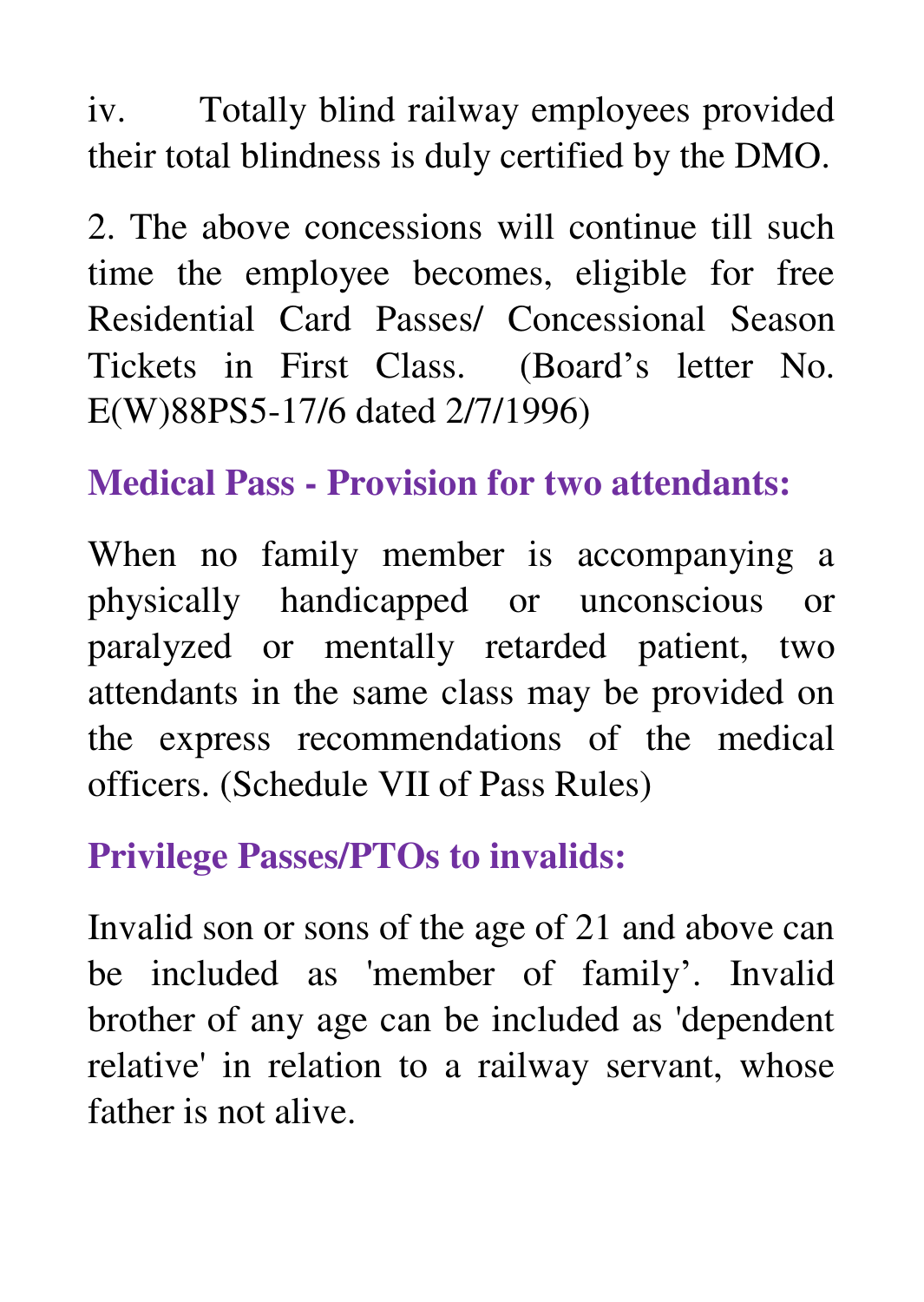The term 'invalid' with reference to Rule  $2(c)(iv)$ and  $2(d)(iii)(d)$  shall mean:

i. An invalid is one who is suffering from disability of mind other than drug addiction as cause of mental disability or is physically crippled or handicapped and is unfit to earn even after attaining the age of 21 years.

ii. It has also to be satisfied that the handicap is of such a nature so as to prevent him from earning his livelihood and the same shall be evidenced by a Certificate from the Medical Officer not below the rank of Divisional Medical Officer, who as far as possible, should state the exact mental and physical conditions of the invalid.

iii. A certificate from the Medical Officer on the above lines should be produced at least once after every three years indicating that the invalid continues to suffer from the disorder or disability. The employee shall advise the administration whenever the invalid starts earning.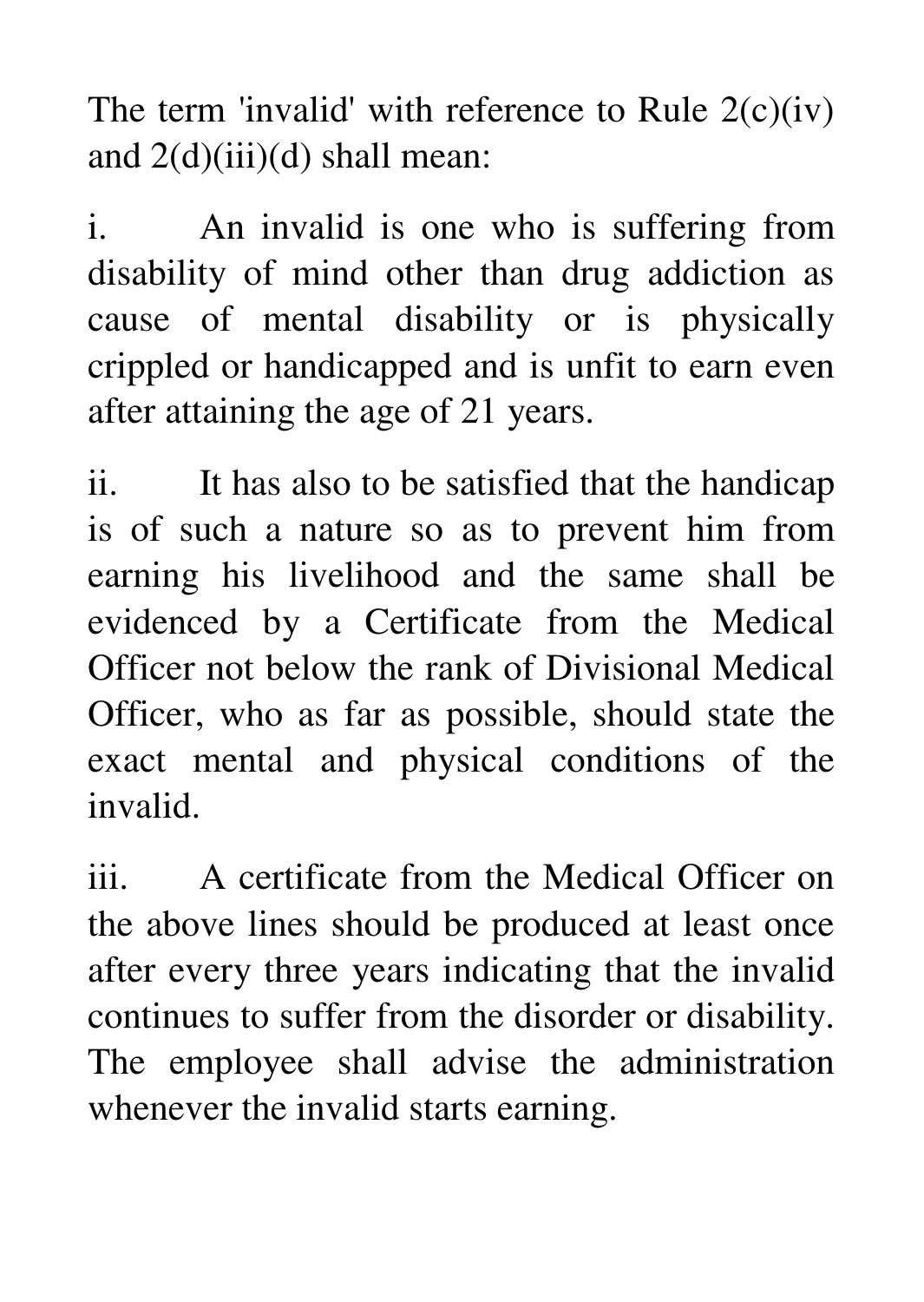iv. If in the opinion of the Medical Officer, the physical handicap or disability of mind etc. is of such a nature that the person concerned is likely to become fit to earn his livelihood after a gap of time, he shall not be treated as 'invalid' for the purpose of these rules. (Board's letter No. E(W)2001PS5-8/6 dated 23/08/2002 and No. E(W)2009 PS5-1/5 dated 18/05/2009)

### **Inclusion of escort in the post-retirement Complimentary Passes issued to physically handicapped Retired Railway employees:**

i. In the case of those Retired Railway employees, who are eligible for three sets of First A post-retirement Complimentary Passes, may be allowed an option either to avail of the passes as per their entitlement or avail two sets alongwith an escort in the same class, in each of the two sets of the passes by surrendering the remaining one set;

ii. In the case of those Retired Railway employees, who are eligible for 2 sets of First A post-retirement Complimentary Passes, an option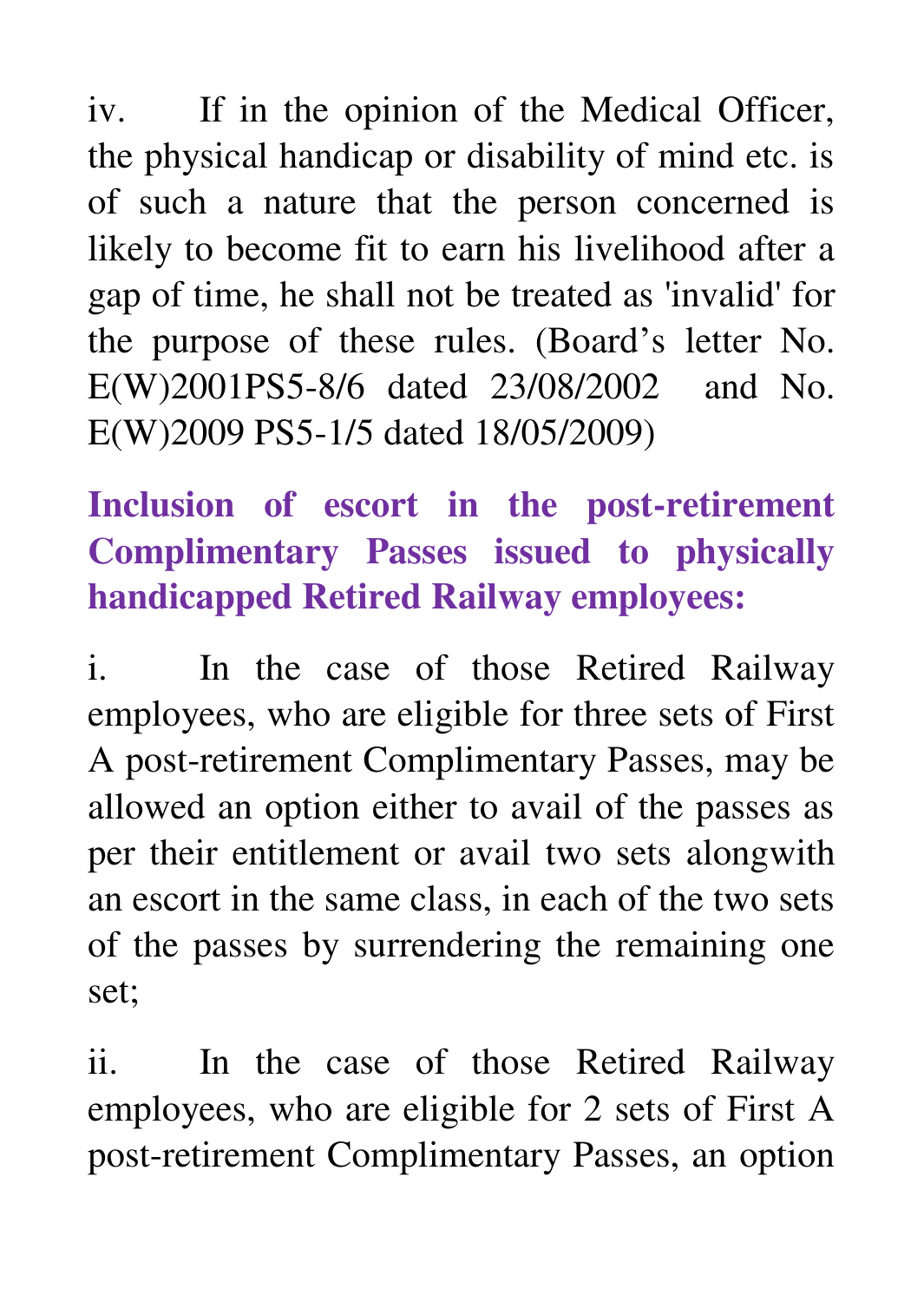may be given either to avail of the passes as per their entitlement or avail one set alongwith an escort in the same class by surrendering the remaining one set;

iii. In respect of those Retired Railway employees, who are eligible for 2 sets of First Class post-retirement Complimentary Passes, an option may be given either to avail of the passes as per their entitlement or avail one set alongwith an escort in the same class by surrendering the remaining one set;

iv. In respect of those Retired Railway employees, who are eligible for one set of First Class post-retirement Complimentary Pass, the facility of an escort in the same class may be allowed on the single set of pass;

v. In respect of those Retired Railway employees, who are eligible for Second Class / Sleeper Class post-retirement Complimentary Passes, one set of higher class of pass but not higher than 1st Class, with an escort in the same class, may be allowed in lieu of the total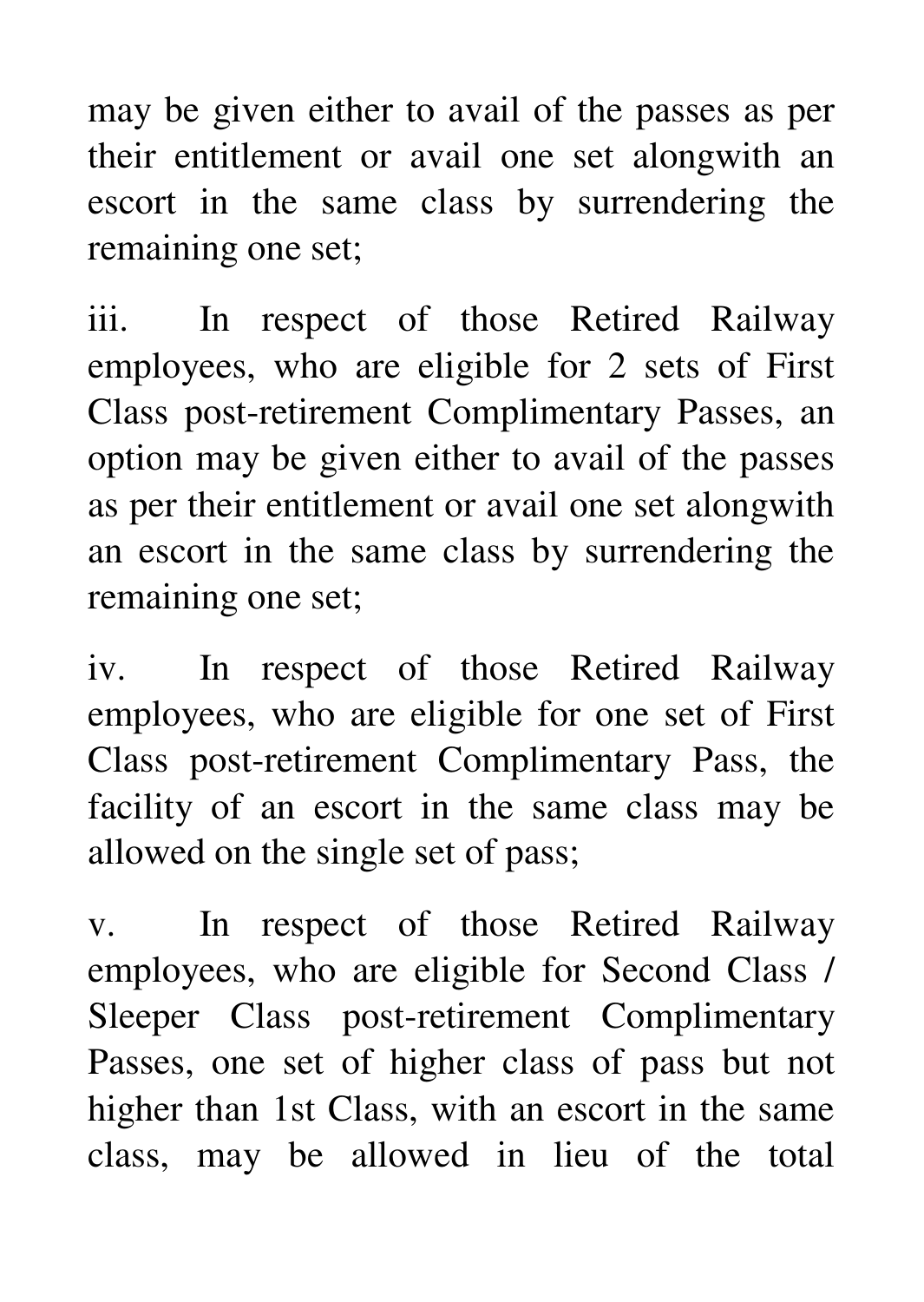entitlement of post-retirement Complimentary Passes.

Provided further that the facility of an escort would be allowed only on the recommendation of a Senior D.M.O. and where the employee has no family member. The facility of an attendant which is allowed on First Class Pass will, however, not be allowed. The other conditions applicable to serving physically handicapped employees will equally apply in the case of Retired physically handicapped Railway employees as well. (Schedule IV of Pass Rules)

**Provision of Parent/ Guardian in the School Pass issued to handicapped boys of 18 years of age and above:** 

The parent or guardian may also be included in the School Pass issued to handicapped student sons of railway employees who are 18 years of age and above subject to production of a Medical Certificate from the DMO that such boys are unable to travel alone. (Schedule III of Pass Rules)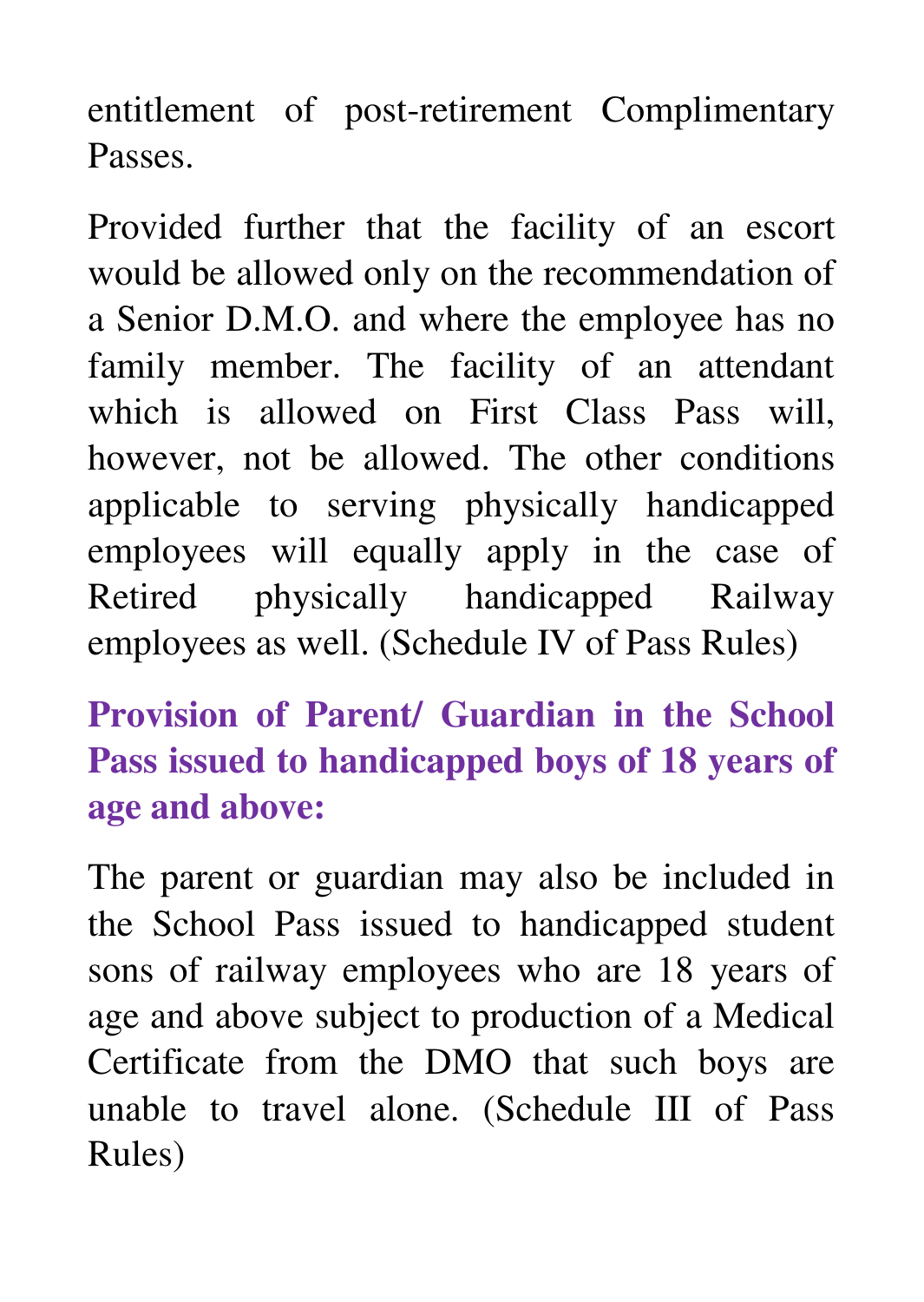#### **Facility of companion in lieu of attendant:**

Facility of companion in lieu of attendant may be provided to 1st class/1st 'A' Post Retirement Complimentary Pass holder and/or eligible family members above 65 years of age when they are travelling along with the mentally retarded and/or physically disabled son or daughter of the retired railway employee, who is eligible to be included in the Post Retirement Complimentary Pass, as per rules.

(RBE No. 164/2009)

#### **Appointment on compassionate grounds:**

For appointment of handicapped wards of railway employees on compassionate grounds, registration with special employment exchanges is not necessary and if the candidate claims physical handicap, this may be verified/established based on the general criteria through competent Medical Officers. (Master Circular No. 16)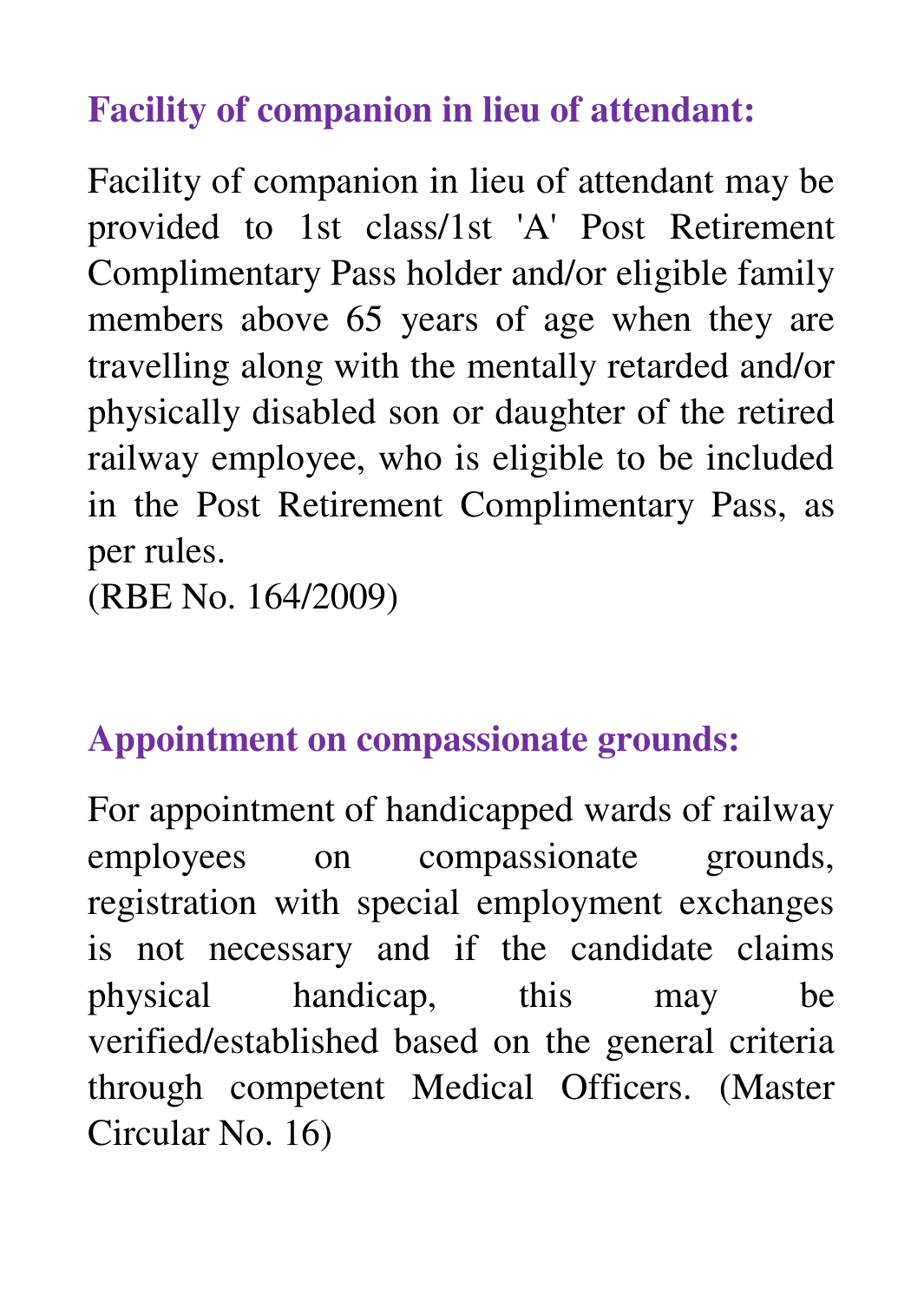**Family pension for life to physically crippled or disabled sons/daughters of deceased Railway servants:** 



| To<br>such | Guardianship certificates/         |
|------------|------------------------------------|
| disabled   | appointment of guardians is        |
| children   | required as they are covered by    |
| who<br>are | the existing laws for the purpose  |
| minors     | obtaining guardianship<br>of       |
|            | certificates/ appointment<br>οf    |
|            | guardians by the courts.           |
| To<br>such | It will not be necessary to obtain |
| disabled   | guardianship certificate<br>or     |
| sons/      | appointment of a guardian by a     |
| daughters  | Court, either for the grant or     |
| who<br>are | continuance of family pension      |
| major      | subject to satisfying the other    |
|            | prescribed eligibility conditions. |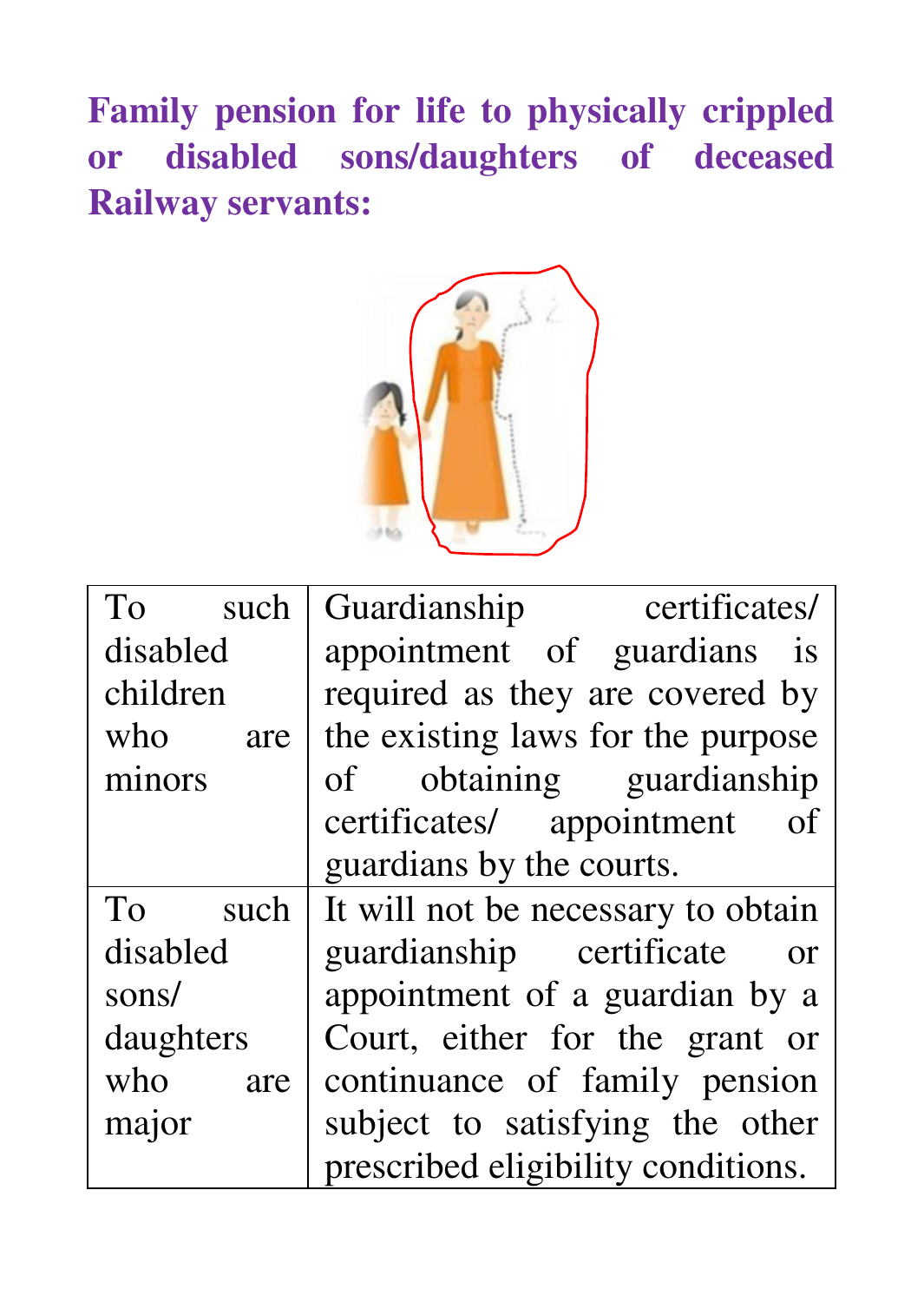#### **Eligibility of disabled divorced/widowed daughter for grant of family pension:**

If the marriage of the disabled daughter is legally annulled, she would be eligible for family pension for life from the date her marriage stands annulled, subject, to the following conditions:-

- $\triangleright$  Divorce is valid in law
- Divorced daughter comes back to her parental home
- $\triangleright$  Disability is certified by an appropriate authority as required under the rules
- $\triangleright$  The requirement regarding submission of the requisite certificates as laid down Pension Rules for becoming eligible to family pension for life shall continue to remain operative.

Similarly, the widowed disabled daughter would also be eligible for family pension for life from the date of death of her husband, subject to fulfilment of above mentioned conditions as applicable in her case. (Pension Rules, 1993)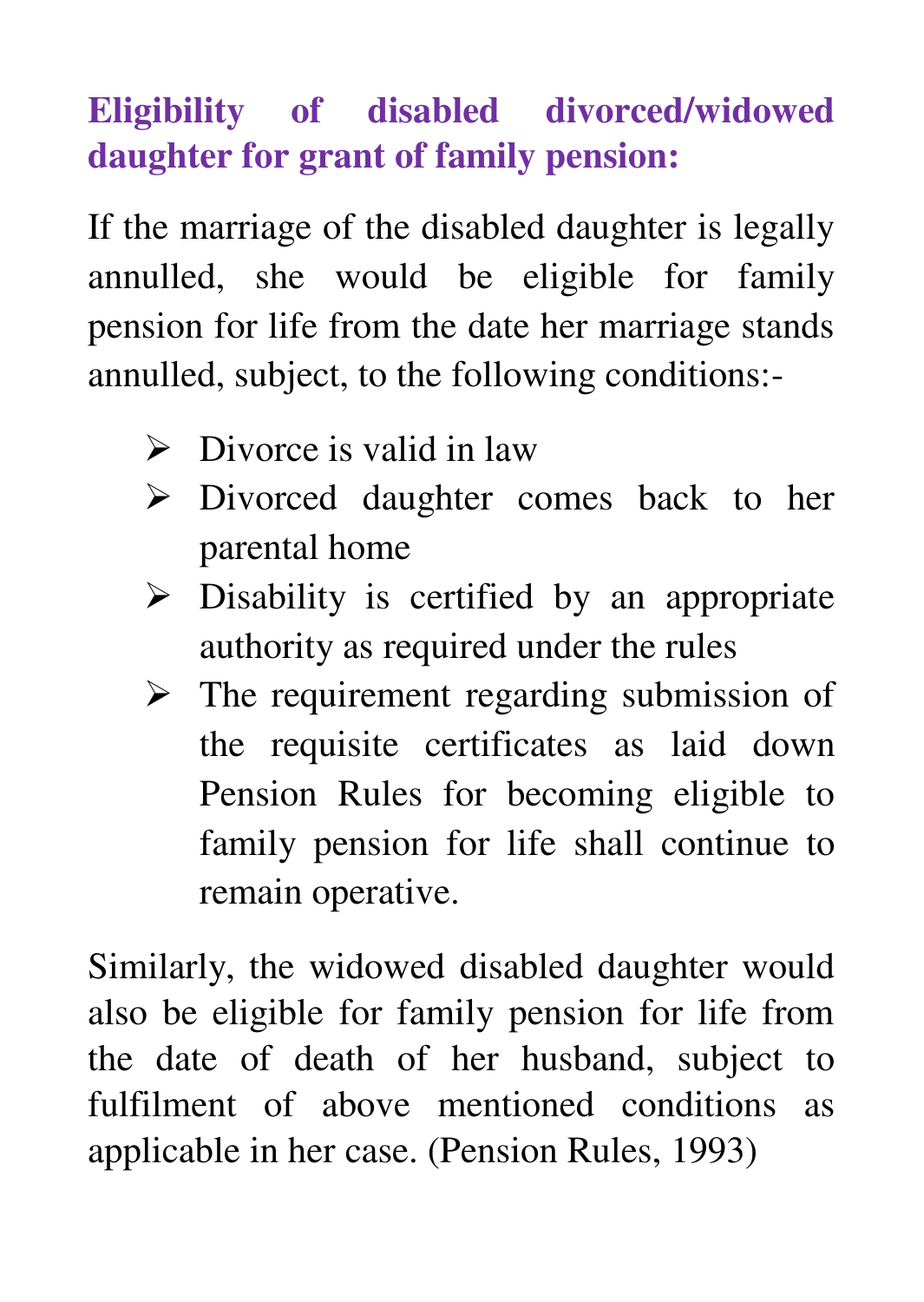#### **Income Tax Exemption:**

As per Section 80 U Salaried Class Employee who are partially or totally blind or physically handicapped a sum of Rs.75,000 can be deducted from the total income of the assessee, if he is a person with disability and Rs.1,25,000 if he is a person with severe disability.

Section 80DD allows a deduction up to Rs 75,000 a year and if the disability is severe, up to Rs 1,25,000 a year, to an individual or HUF if the person has incurred in the previous year any expenditure on medical treatment (including nursing), training and rehabilitation of a dependant with a disability or paid or deposited any amount under a scheme framed in this behalf by an insurer for the maintenance of a dependant with a disability.

#### **Exemptions from payment of profession tax:**

Any person suffering from a permanent physical disability or parent of a child suffering from a physical disability is exempted from payment of profession tax. (Section 27A of the Maharashtra State Professions Tax Act)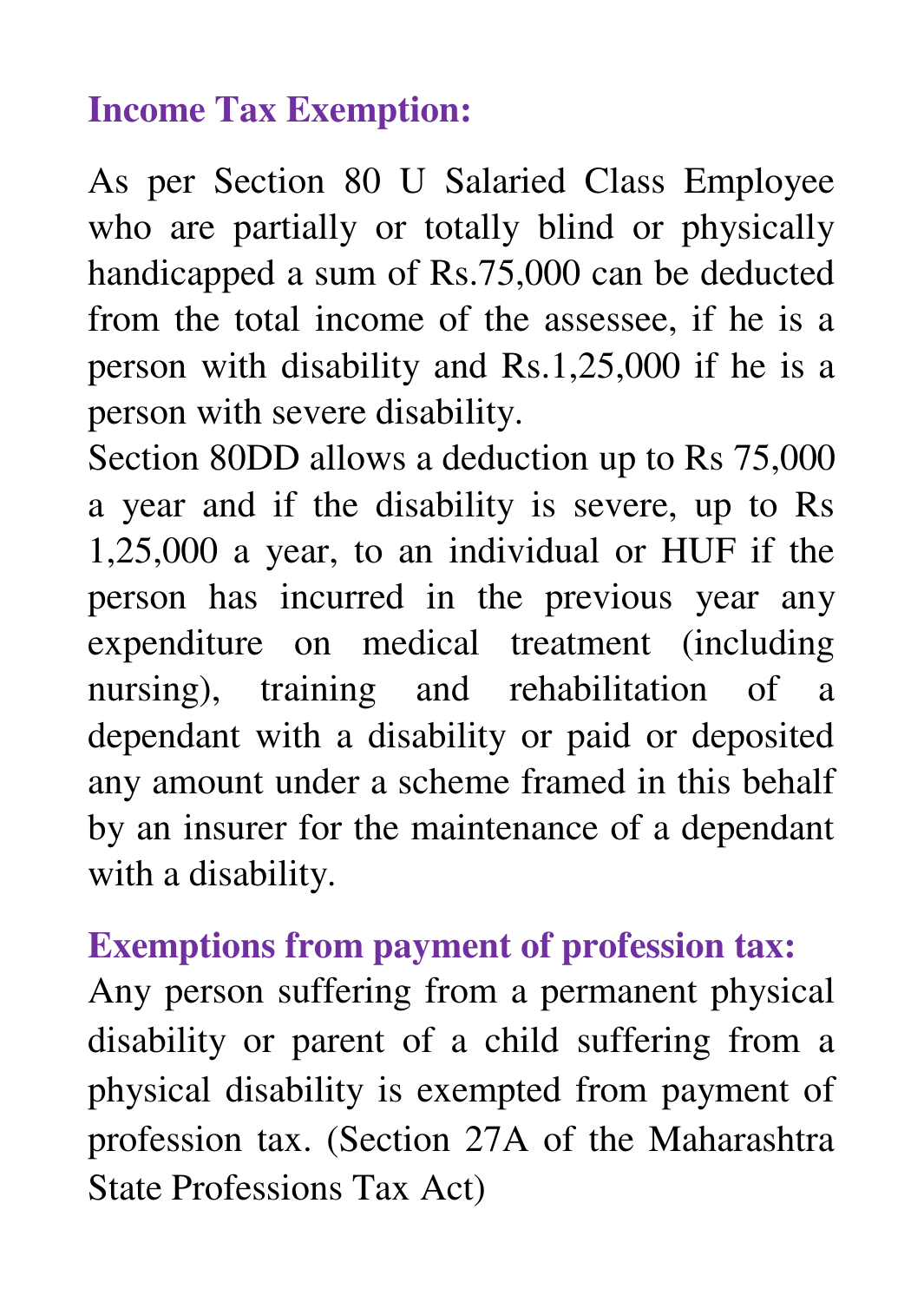#### **Facilities from Staff Benefit Fund:**

Rs. 50 per capita has been allotted from Staff Benefit Fund for the welfare of disabled Railway Servants and Wards who are covered under the Rights of Persons with Disabilities Act, 2016. Activities against which fund is allotted are given below:

- $\triangleright$  Fund is allotted for developing occupational skills of Physically/ Mentally Challenged Railway Employees/ wards and for organizing workshops, seminars, camps, etc.
- $\triangleright$  Financial assistance is given to employees/wards who are in need of special equipments etc. Such as purchase of wheelchairs, other aides, special software, Braille equipment, etc.

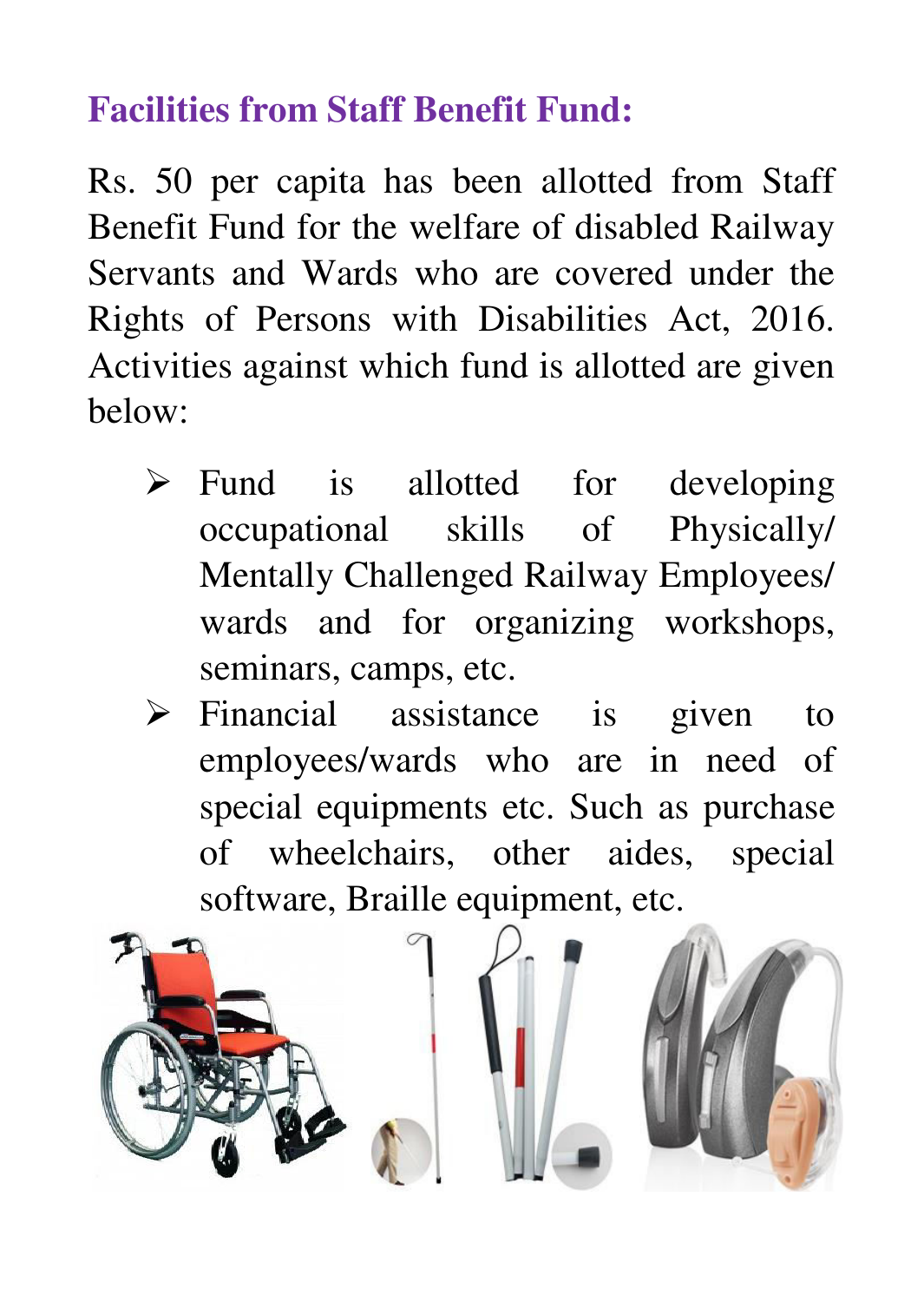- $\triangleright$  An annual grant of Rs. 18,000/- is given for such children who are Mentally retarded, Cerebral palsy or Spastics (40% & above) completely blind or bedridden due to affliction with diseases like paralysis, muscular dystrophy, amputation of both legs and who need constant care and attention.
- $\triangleright$  Up to Rs.40,000/- to meet the Purchase cost of Artificial Limb for disabled employees is given



#### **Special Pass:**

PwD Railway Servants may be issued Special Passes to participate in Conferences/ Workshops/ Seminars/Trainings that are organized under the aegis of SBF for their development. The Class of the pass will be same as on privilege account. However, such facility will not be permissible for Camps. (RBE No. 132/2019)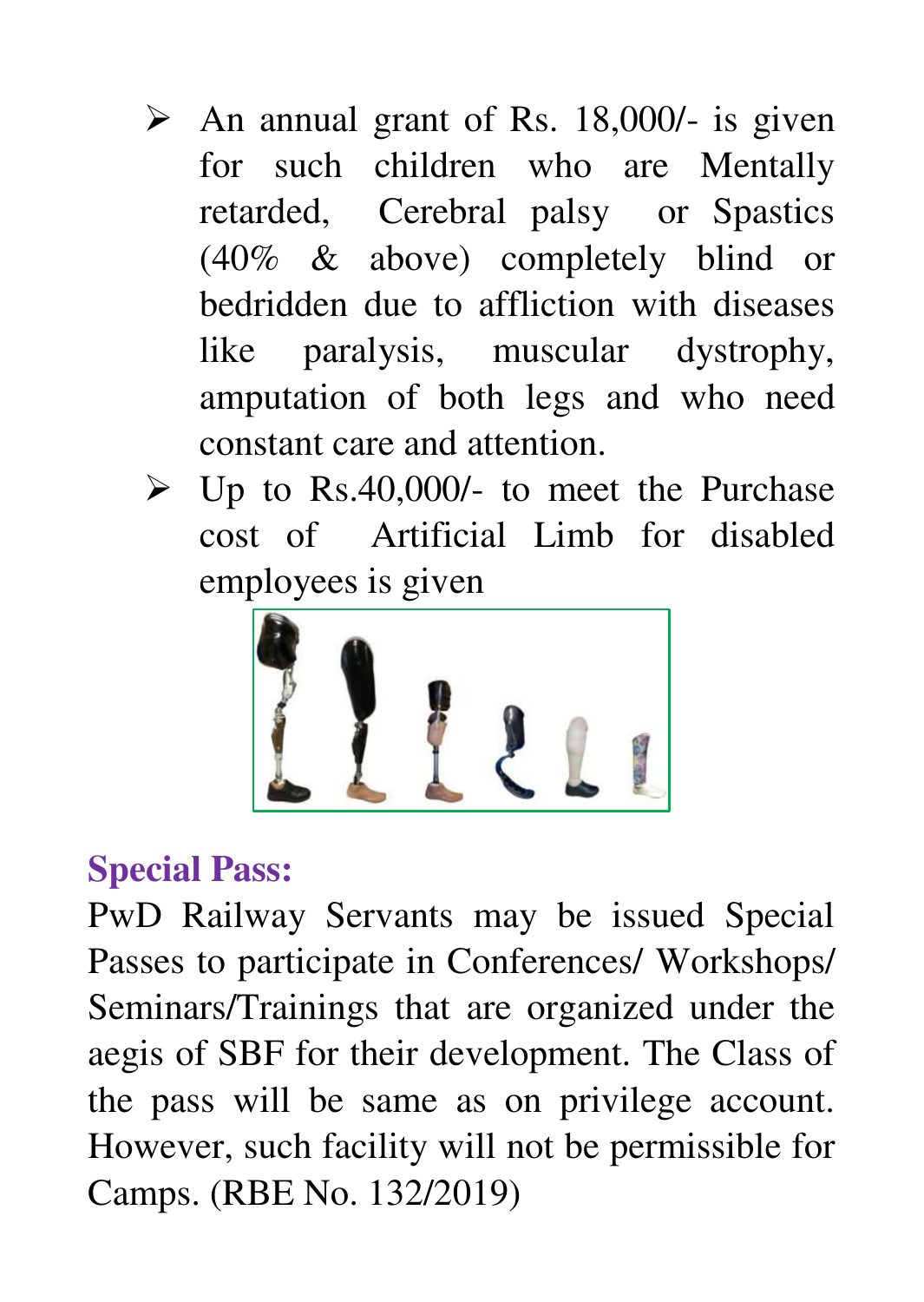#### **Facilities at most of the Railway stations:**

- $\triangleright$  Standard ramp for barrier free entry,
- $\triangleright$  Earmarking parking lots for vehicles used by disabled persons,
- $\triangleright$  Wheel chairs,
- $\triangleright$  Non-slippery walkway,
- $\triangleright$  Signages,
- $\triangleright$  Toilets.
- Water taps suitable for needs of handicapped persons,
- > "May I Help You" Booth.

#### **Other facilities on Railways:**

- Separate counter is earmarked at various Passenger Reservation System (PRS) centres for dealing with the reservation requisitions received from physically handicapped persons,
- Earmarking of seats/berths for physically handicapped persons in SLRD coaches,
- In sub-urban trains, separate accommodation for handicapped persons has been earmarked.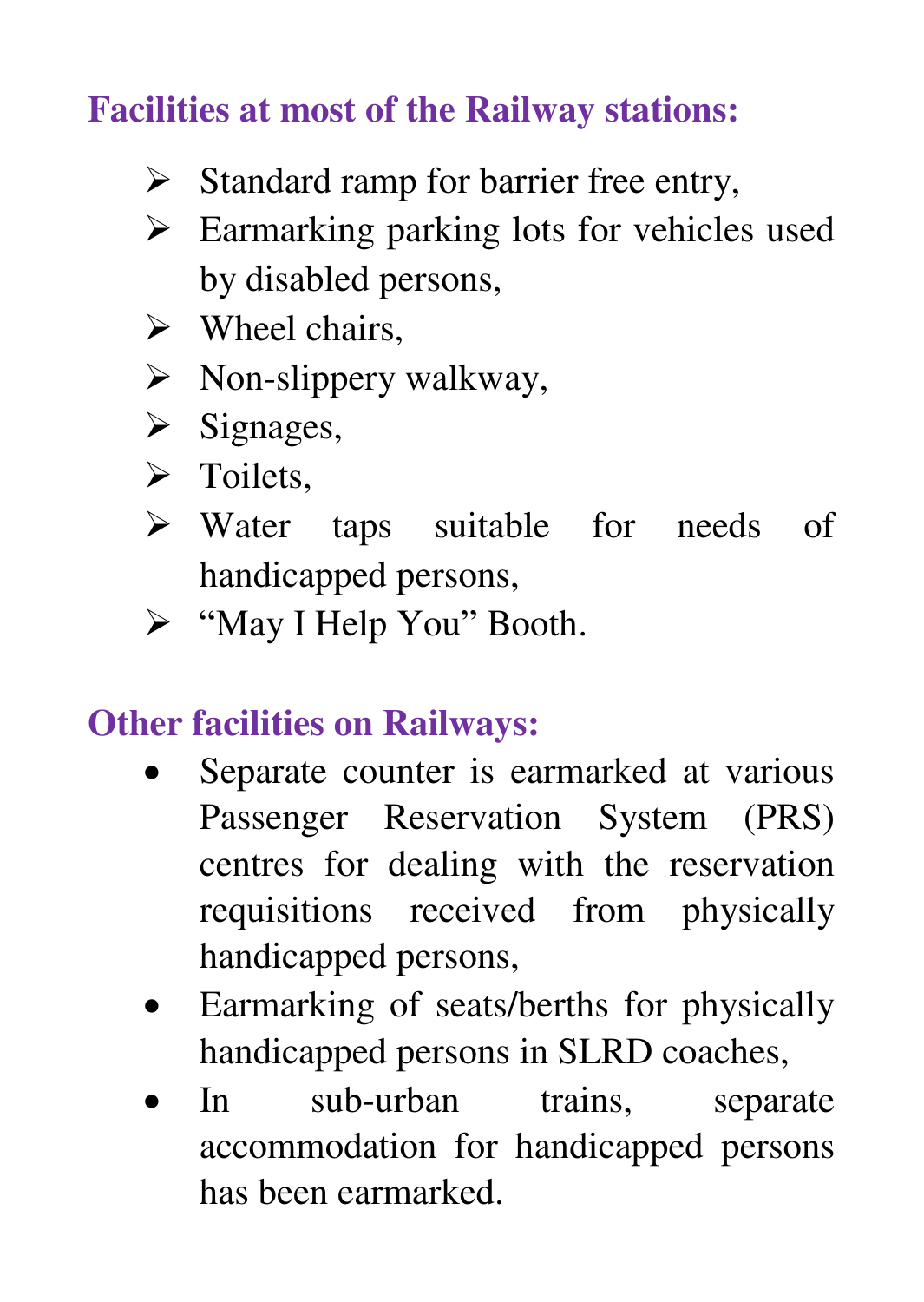#### **Initiatives by Central Government:**

In order to facilitate the implementation of the activities of the PwDs, following Statutory Bodies, Central Public Sector Enterprises and National Institutions functioning:

#### **Statutory Bodies:**

(i) Rehabilitation Council of India

(ii) Chief Commissioner for Persons with **Disabilities** 

(iii) National Trust for the Welfare of Persons with Autism, Cerebral Palsy, Mental Retardation and Multiple Disabilities.

#### **National Institutions:**

1. Pt. Deendayal Upadhyaya National Institute for Persons with Physical Disabilities (PDUNIPPD), Delhi,

2. Swami Vivekanand National Institute for the Rehabilitation Training & Research (SVNIRTAR), Cuttack,

3. National Institute for the Empowerment of Persons with Visual Disabilities (NIEPVD), Dehradun,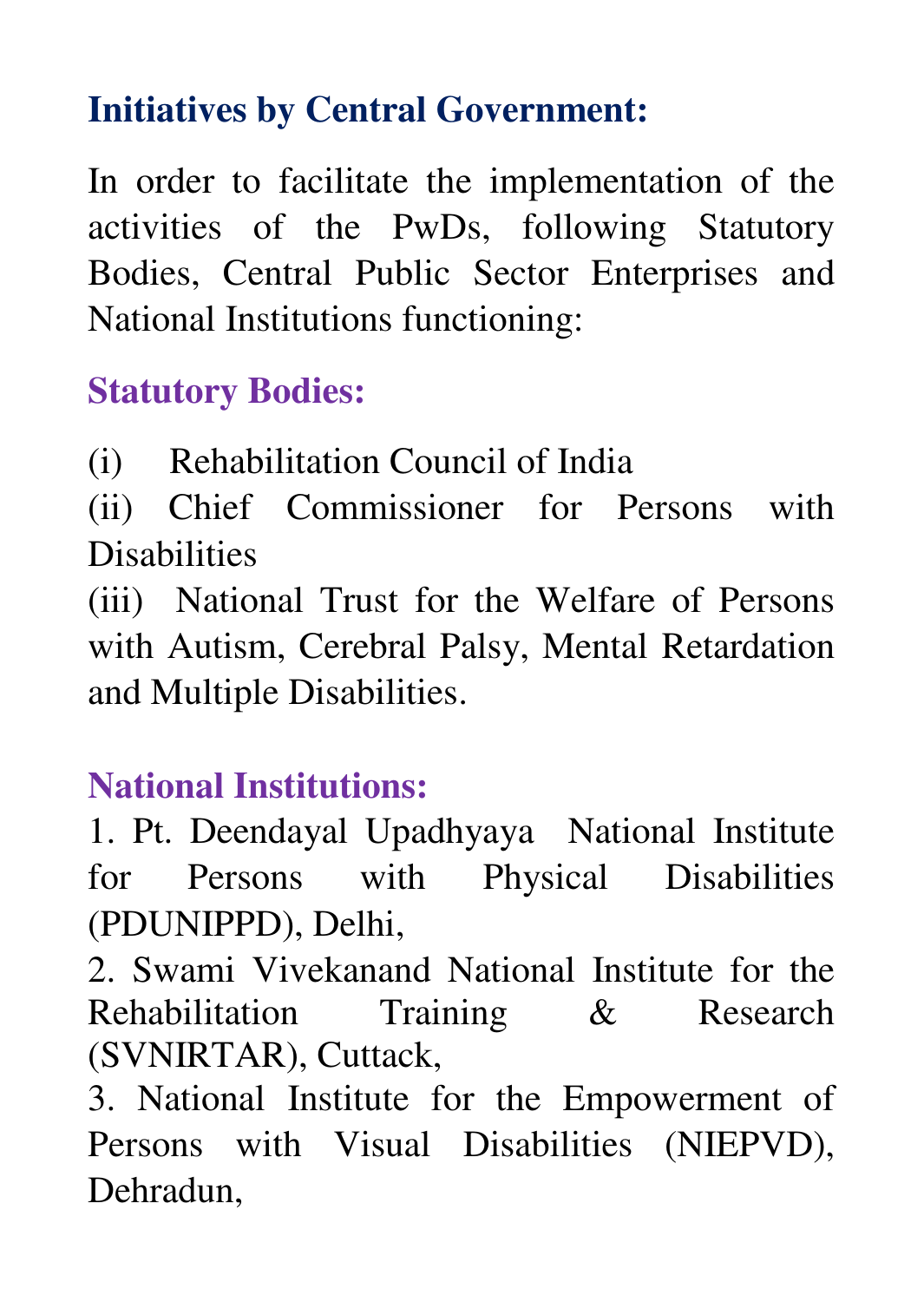4. National Institute for Locomotor Disabilities (NILD), Kolkata,

5. Ali Yavar Jung National Institute of Speech and Hearing Disabilities (AYJNISHD), Mumbai,

6. National Institute for the Empowerment of Persons with Intellectual Disabilities (NIEPID), Secunderabad,

7. National Institute for Empowerment of Persons with Multiple Disabilities, (NIEPMD),

8. Indian Sign Language Research and Training Centre (ISLRTC).

#### **Central Public Sector Enterprises:**

(i) National Handicapped Finance and Development Corporation (NHFDC), (ii) Artificial Limbs Manufacturing Corporation of India (ALIMCO).

#### **Central Government department deals with PwDs:**

Department of Empowerment of Persons with Disabilities (Divyangjan), Ministry of Social Justice & Empowerment, Government of India. Website: www.disabilityaffairs.gov.in